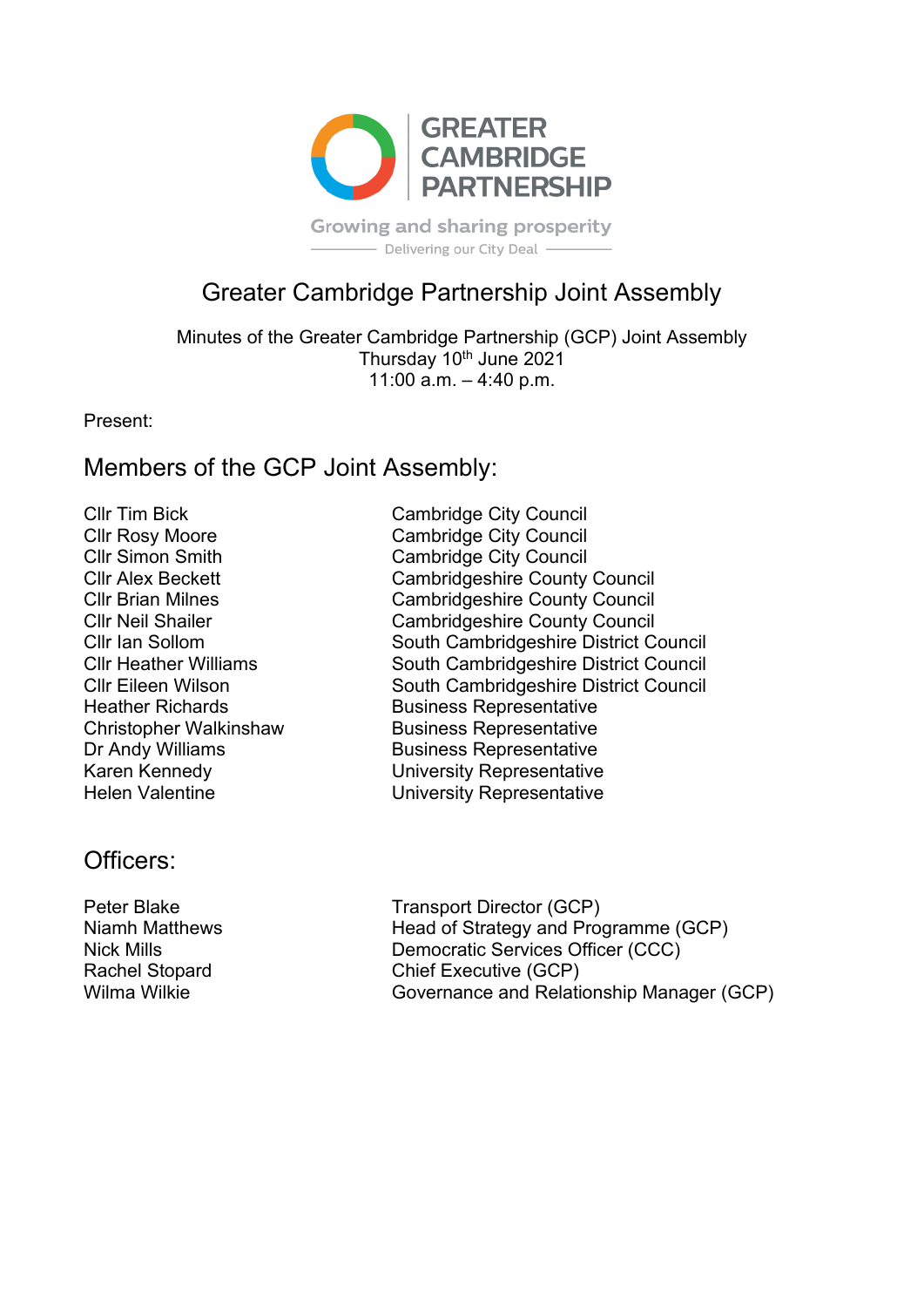### 1. Election of Chairperson

It was proposed by Councillor Wilson, seconded by Councillor Beckett and resolved unanimously that Councillor Bick be elected Chairperson of the GCP Joint Assembly for the municipal year 2021/22.

### 2. Appointment of Vice-Chairperson

It was proposed by Councillor Smith, seconded by Councillor Shailer and resolved unanimously that Councillor Moore be elected Vice-Chairperson of the GCP Joint Assembly for the municipal year 2021/22.

### 3. Apologies for Absence

Apologies for absence were received from Lucy Scott.

Apologies for lateness were received from Helen Valentine and Christopher **Walkinshaw** 

The Chairperson welcomed Councillors Beckett, Milnes, Moore, Shailer and Smith to the Joint Assembly, expressed thanks to former Joint Assembly members Councillors Baigent, Kavanagh, Nethsingha, Sargeant and Wotherspoon, and paid tribute to the work carried out by Councillor Wotherspoon during his tenure as Chairperson.

#### 4. Declarations of Interest

Councillor Beckett declared a non-statutory disclosable interest in relation to the Better Public Transport – Cambridge Eastern Access Project item (agenda item 9) as a property owner in the area covered by the study.

Karen Kennedy declared a non-statutory disclosable interest in relation to the Better Public Transport – Cambridge Eastern Access Project item (agenda item 9) as a resident of the area covered by the study.

Councillor Smith declared a non-statutory disclosable interest in relation to the Better Public Transport – Cambridge Eastern Access Project item (agenda item 9) as a property owner in the area covered by the study.

Christopher Walkinshaw declared a non-statutory disclosable interest in relation to the Better Public Transport – Cambridge Eastern Access Project item (agenda item 9) due to his employment with Marshall of Cambridge.

Councillor Williams declared a non-statutory disclosable interest in relation to the Better Public Transport – Cambridge Eastern Access Project item (agenda item 9), due to South Cambridgeshire District Council's interest in the Cambridge Ice Arena.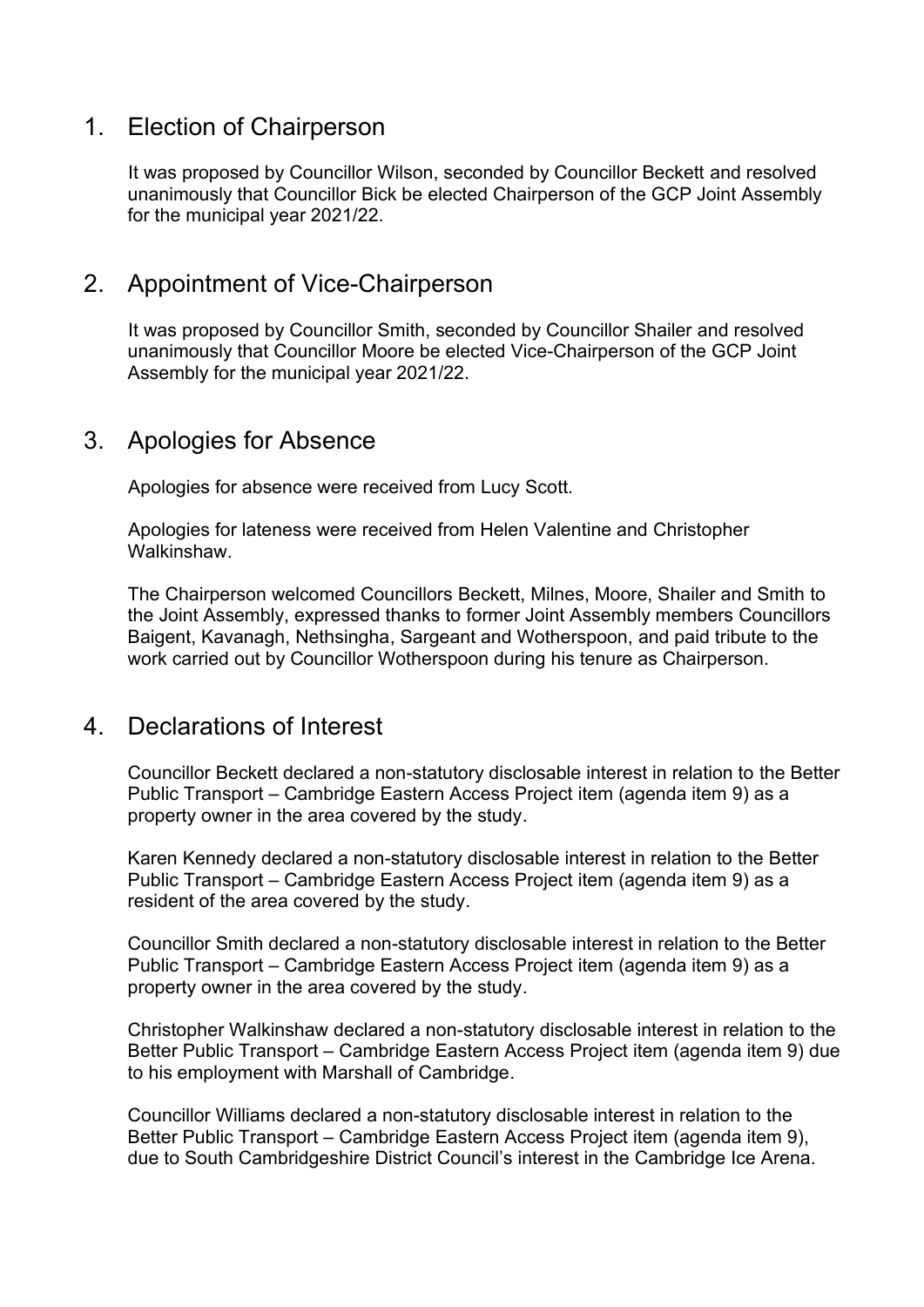Christopher Walkinshaw declared a non-statutory disclosable interest in relation to the Quarterly Progress Report (agenda item 10) as a joint sponsor of the Centre for Business Research.

Dr Andy Williams declared a non-statutory disclosable interest in relation to the Cambridge South East Transport Scheme item (agenda item 12) as an employee of AstraZeneca.

#### 5. Minutes

The minutes of the previous Joint Assembly meeting, held on 24<sup>th</sup> February 2021, were agreed as a correct record and signed by the Chairperson.

#### 6. Public Questions

The Chairperson informed the Joint Assembly that twenty-three public questions had been accepted and that the questions would be taken at the start of the relevant agenda item, with details of the questions and a summary of the responses provided in Appendix A of the minutes. It was clarified that those submitting questions had been offered the option of attending the meeting in person or having their question read out by an officer.

It was noted that four questions related to agenda item 8 (Better Public Transport – Waterbeach to Cambridge), four questions related to agenda item 11 (Cambourne to Cambridge Independent Audit) and fourteen questions related to agenda item 12 (Cambridge South East Transport Scheme). A further question related to multiple agenda items and would therefore be taken at this stage of the meeting.

Councillor Hannah Copley, Cambridge City Councillor for the Abbey ward, had asked a question as a representative of a partner organisation, which was read out to the Joint Assembly. Noting that the recently elected Mayor of Cambridgeshire and Peterborough had expressed concerns about plans for the Cambridge Autonomous Metro (CAM) and that GCP transport schemes continued to evolve and go through consultations, Councillor Copley asked whether an update to the Greater Cambridge Future Network map would be published. The Transport Director drew attention to the Future Network map on page 19 of the agenda and confirmed that it would be reviewed and updated following the development of GCP transport schemes or changes to external projects, such as the CAM or East West Rail.

A public question was received from Edward Leigh. The question and a summary of the response are provided at Appendix A of the minutes.

#### 7. Petitions

The Chairperson notified the Joint Assembly that a petition containing more than 1,600 signatures had been submitted by Paul Brackley, Editor of the Cambridge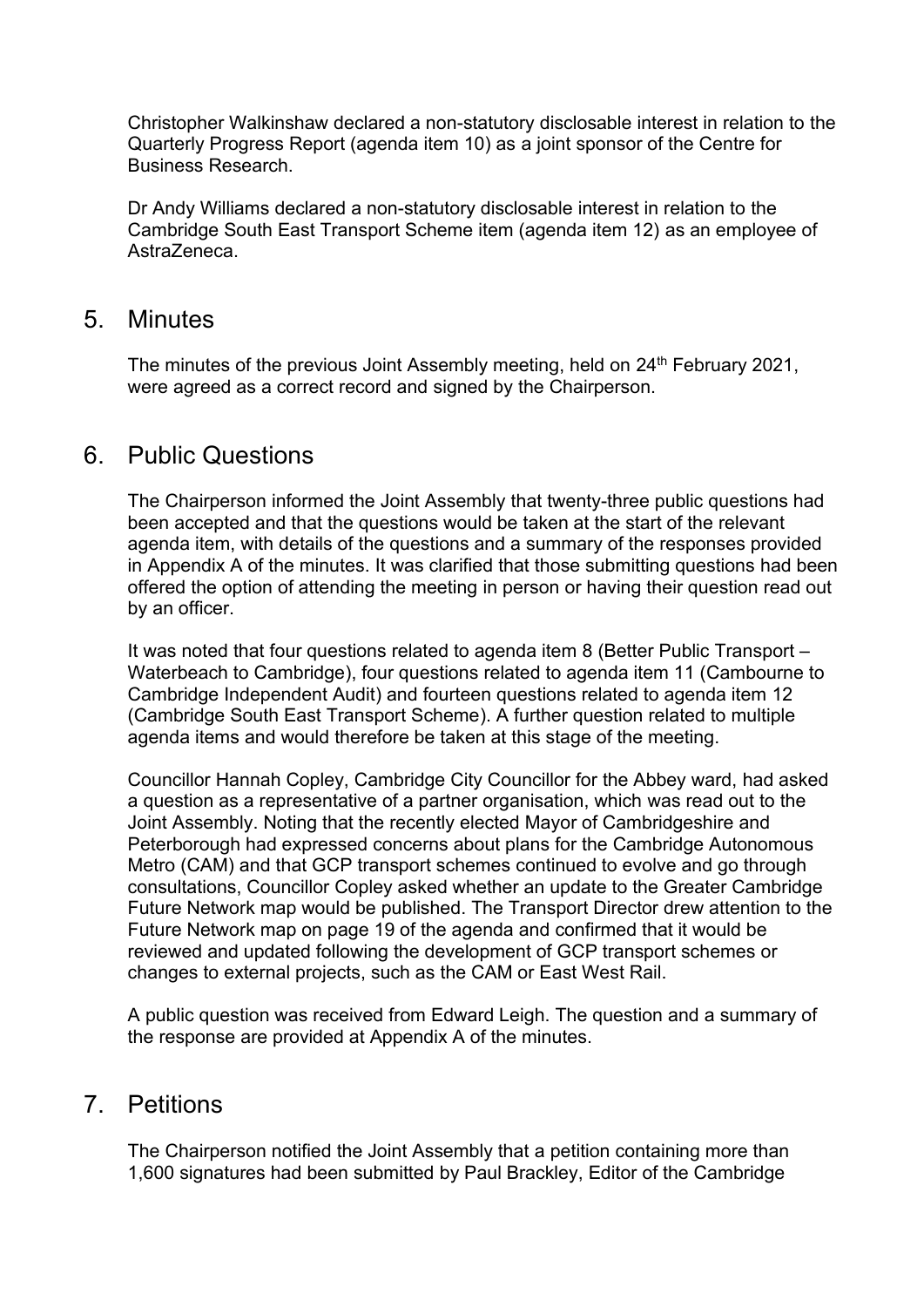Independent, calling for homes in Glebe Road and Cambridge Road in Waterbeach to be safeguarded from demolition as a result of the Better Public Transport – Waterbeach to Cambridge scheme (agenda item 8). A statement from Mr Brackley was read out to the Joint Assembly, in which it was noted that the Save Our Waterbeach Homes campaign had been established in response to concerns of residents and the local community over the impacts of proposed routes, including the demolition of homes. Arguing that such action was incompatible with the GCP's aim of improving residents' lives, the petition called on those options to be ruled out and for alternative solutions to be developed. The Transport Director clarified that when developing a scheme it was necessary to examine all options before rejecting or refining them, and he confirmed that the options that had caused concern to residents had now been ruled out.

# 8. Better Public Transport – Waterbeach to Cambridge

Four public questions were received from Melanie Hale (on behalf of Landbeach Parish Council), Roger Hale, Shelley Mason (on behalf of Waterbeach Parish Council) and Jane Williams. The questions and a summary of the responses are provided at Appendix A of the minutes.

The Transport Director presented the report, which set out the preferred options for a segregated public transport route between the new town at Waterbeach and Cambridge, including the Public Consultation Report and Strategic Outline Business Case. Consultation with the local community had identified support for an increase in capacity of the corridor, given ongoing traffic congestion on the A10, the expansion of the Science Park in North Cambridge and the proposed development of an additional 10,000 homes in Waterbeach in the Local Plan, although concerns had been raised over the interaction of the scheme with the village of Waterbeach. The Executive Board would be asked to consider taking forward a revised Central route option to the next stage of assessment and further development. Attention was drawn to the coverage in the report of a relocation of Waterbeach train station as a requirement of the planning consent, and although it was noted that this had not been part of initial plans for the project, it was suggested that it might be appropriate for the GCP to provide some funding for the relocation.

While considering the report, the Joint Assembly:

- − Observed that Waterbeach New Town included plans for 11,000 new homes, as opposed to 10,000 as indicated in the report. While recognising that such a large development required additional transport infrastructure, it was argued that this should be not be to the detriment of existing residents.
- − Highlighted the importance of ensuring that local communities and residents felt that they were being listened to and treated fairly throughout the development of the scheme. In order to achieve this, it was suggested that the revised option should be subject to further consultation before a final decision was made on the proposed route. Noting that the next stage would involve another public consultation on the final proposed route alignment(s), the Transport Director advised that accommodating an additional consultation phase prior to this would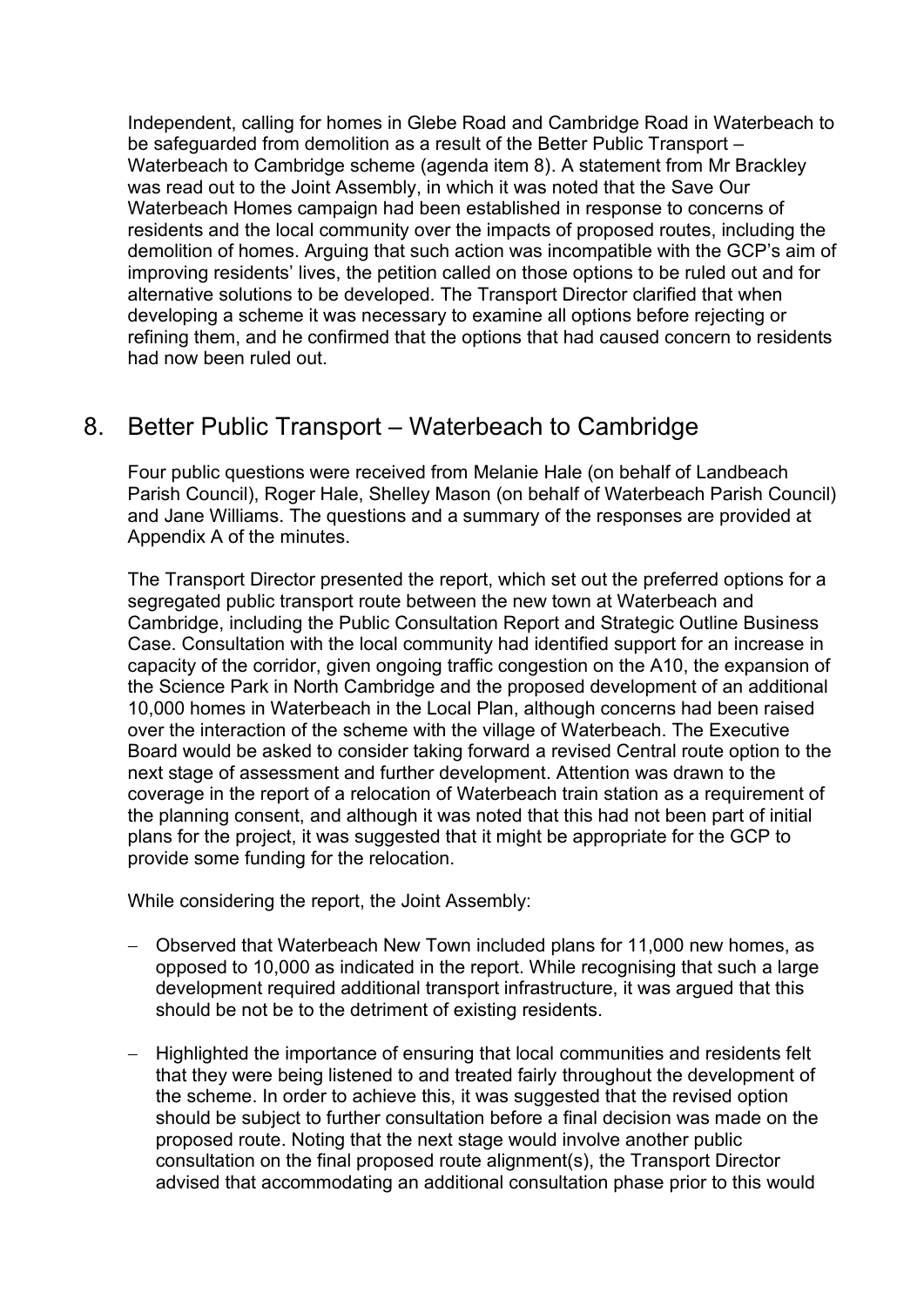delay the project and that the prescribed process allowed for continuous development of the final route anyway. It was also suggested that increasing the effectiveness of consultations would be more productive than increasing the number of consultations.

- Recognised the importance of ensuring the transport scheme aligned with a relocated train station but sought clarification on the proposal for the GCP to provide funding for the relocation, given a previous refusal to do so. It was argued that public funding should not be used to enable commercial development, although it was suggested that a system could be implemented that would allow for clawback of funding if the developers received more income than expected. The Transport Director highlighted that the relocation of the station was a condition that had been set by the local planning authority and informed members that the proposal to consider providing financial support had been made due to current financial problems that had arisen as a result of the condition.
- − Argued that the Strategic Outline Business Case should consider the impact on surrounding villages that were also due to experience growth and expansion, such as Cottenham, and the impact of the journeys that would be made from these villages to connect to the transport scheme. While acknowledging that a new scheme in the corridor would impact surrounding villages and existing transport infrastructure, the Transport Director argued that such communities would also be impacted by other projects, such as the City Access Strategy, and that it was important to focus on the corridor itself.
- Sought clarification on what would happen to the proposed off-road route once it reached Cambridge, noting that a requirement to make multiple connections could deter people from using the service. It was confirmed that the issue would be considered during the next stage of consultation and scheme development.
- Sought clarification on the capacity of the existing busway, how it would interconnect with the new scheme and whether it represented a potential constraint on the project. The Transport Director noted that the two busways would use different technologies and informed members that connectivity between them would be considered during the detailed design stage.
- − Emphasised the importance of maintaining interaction with other bodies, such as Highways England and Network Rail, given the impact of their own schemes on GCP projects.

The Chairperson concluded that the Joint Assembly had indicated support for the strategic case for a transport scheme in the corridor, as well as the route options that had been proposed, subject to their further development. He recognised the importance that members had placed on the effectiveness of consultation with local residents and stakeholders and highlighted the caution that had been expressed regarding the financial implications of supporting the relocation of the train station.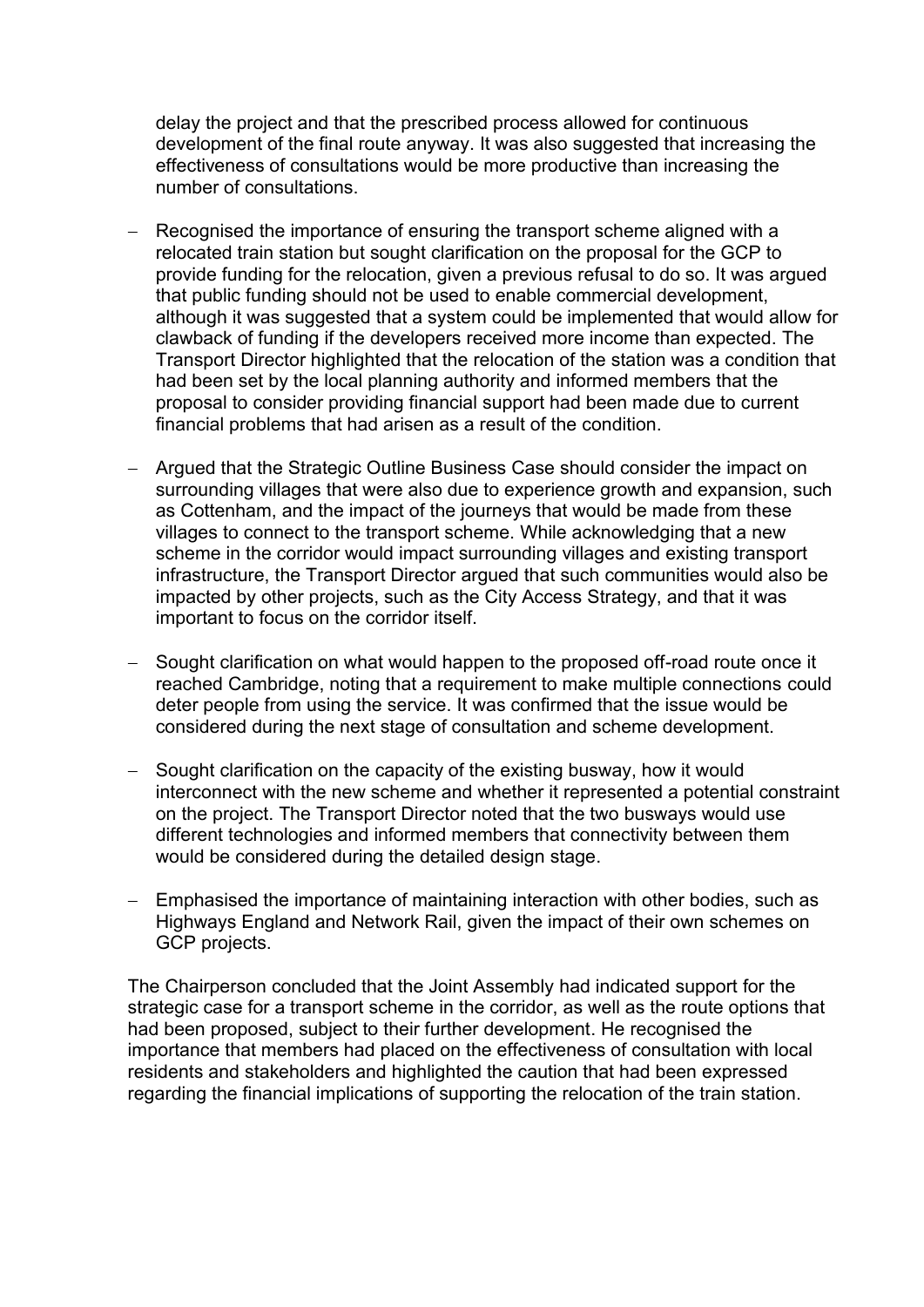## 9. Better Public Transport – Cambridge Eastern Access Project

The Head of Transport and Strategy presented the report on the Cambridge Eastern Access project, which included the results of the public consultation and the development of a Strategic Outline Business Case. While the consultation had identified strong local support for an intervention, the strategic case for the scheme had not been met, although it was noted that further development along the corridor that emerged as part of the Local Plan would be likely to affect the strategic case. It was proposed that a smaller scheme on Newmarket Road could be undertaken in the meantime to improve public transport, walking and cycling, with emerging recommendations set out in section 4 of the report. A significant level of concern had been raised during the consultation related to Coldhams Lane and the Joint Assembly was informed that the area would be reviewed in parallel with other projects, such as City Access.

While considering the report, the Joint Assembly:

- − Highlighted residents' concerns that Coldhams Lane had not been included as part of the project, with particular emphasis on the northern section between Brooks Road and Newmarket Road, which it was argued did not have the capacity to deal with the current volume of traffic. The Transport Director noted that the issue would be discussed as part of the subsequent agenda item (Quarterly Progress Report).
- − Welcomed proposals to reduce traffic levels on Newmarket Road, although cautioned that this should be achieved through modal shifts rather than displacement of vehicles to alternative routes. Members argued that such measures needed to be part of a holistic strategy and encouraged the Executive Board to be bold in developing such a strategy. It was also observed that it would be difficult for individual projects to fulfil their maximum potential until an overall City Access Strategy had been developed.
- Noted that 79% of respondents had supported the proposal to improve public transport and associated active travel routes into Cambridge from the east of the city and argued that the subsequent proposals were underwhelming in comparison to other similar schemes, particularly in light of such a high level of support. It was suggested that waiting until the Local Plan had been published would increase the possibility of a more long-term and ambitious scheme being achievable, although it was acknowledged that there was demand for immediate solutions. The Transport Director emphasised that the GCP was not responsible for the Local Plan and could only operate within the constraints of the existing one, noting that it was not certain when a new plan would emerge. A balance was needed between shortterm solutions that were sought by local communities and long-term strategies with a wider scope.
- − Expressed support for the relocation of the Park and Ride site and argued that it should be able to accommodate a larger number of vehicles. It was also suggested that the layout of the roundabout at Junction 35 of the A14 had a negative impact on the accessibility of the Park and Ride site and should be improved.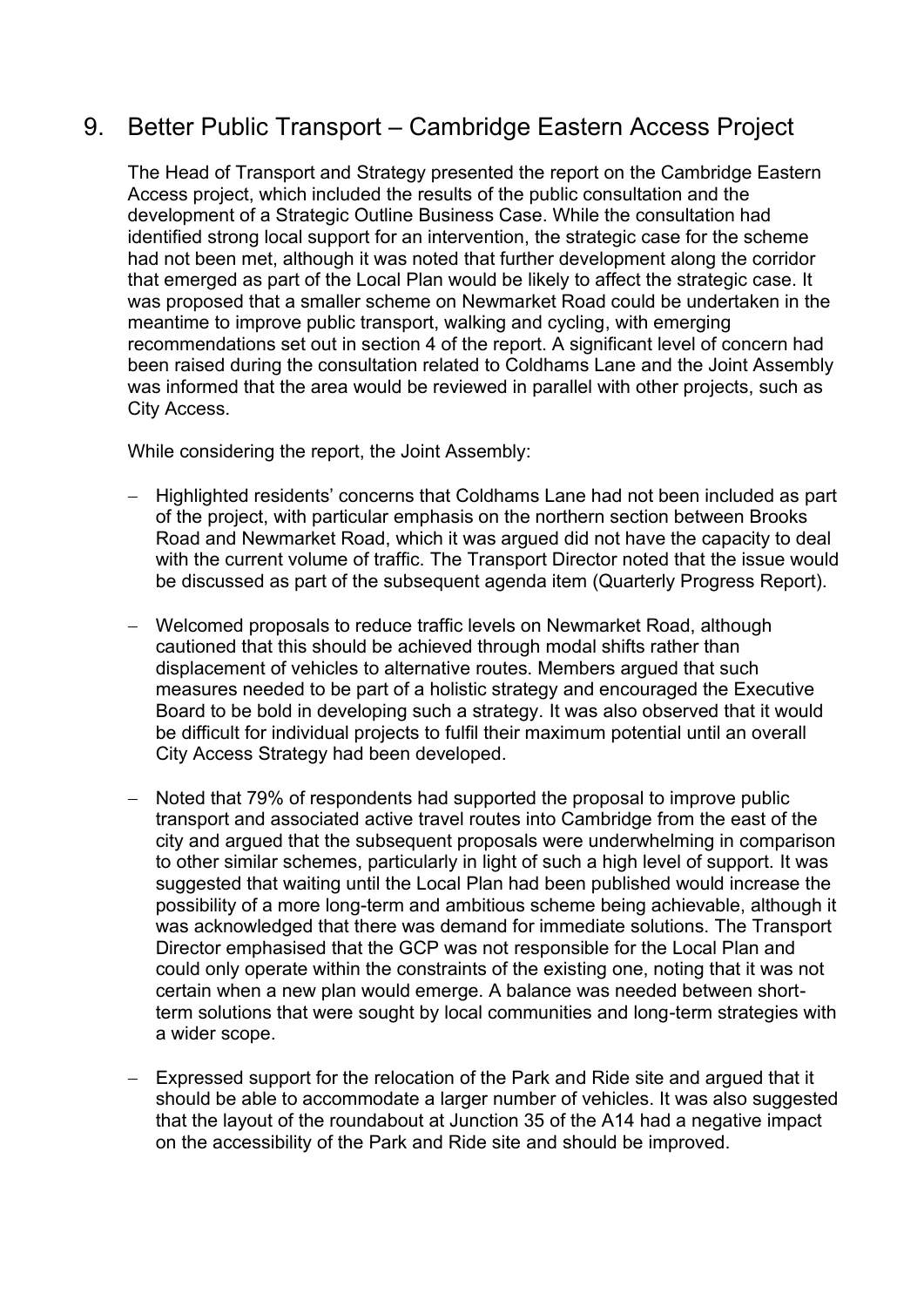- − Observed that many people arriving in Cambridge via transport schemes such as the City Eastern Access project would still need to cross the city once they arrived and that the corridor would therefore require appropriate onward connections.
- − Argued that an additional train station in the Cherry Hinton area of Cambridge would be beneficial for people travelling into and out of the city, although it was acknowledged that new train stations were not the responsibility of the GCP.
- − Expressed concern about the proposed cycle route on Coldhams Common and argued that the current road system would be able to support parts of it instead. The Project Manager acknowledged the concerns that had been raised and informed members that the route had been included in order to connect with the Chisholm Trail. Noting that the proposal was for an improvement to the current track, he reassured members that it would not be progressed if it was not supported, although he observed that future development in Cherry Hinton and Marleigh would eventually require additional cycling infrastructure.
- − Suggested that it would be beneficial for the proposed bus alignment that was indicated to use Mill Road to instead serve the Beehive Centre and surrounding shops, which were poorly served by public transport, thus improving connectivity and reducing traffic in the area. The Transport Director acknowledged the suggestion and indicated that the alignment was illustrative and more detailed work would look at alternative route options.

The Chairperson concluded that the Joint Assembly was keen to be able to develop the long-term, strategic scheme as soon as possible, noting the need for the City Access Strategy to also be brought forward as a priority in order for this to occur.

### 10. Quarterly Progress Report

The Assistant Director of Strategy and Programme presented a report to the Joint Assembly which provided an update on progress across the GCP's whole programme. Further to the updates, the report included the GCP's revised Assurance Framework, a request to extend the Centre for Business Research work until November 2022 at a cost of £60k, and a proposal to allocate £150,000 from the city access budget for a secure cycle parking match funding pilot.

While discussing the report, the Joint Assembly:

- − Observed that paragraph 11.11 of the report stated that there were eleven Greenways schemes, and it was confirmed that there were in fact twelve.
- − Indicated support for the proposed secure cycle parking pilot, noting that there was a high demand for such infrastructure, and suggested that the scheme could be expanded to include community organisations and charities. Members also argued that the ability of passengers to carry bikes on public transport would further encourage cycling and the Transport Director informed members that the GCP was working with bus operators to permit this.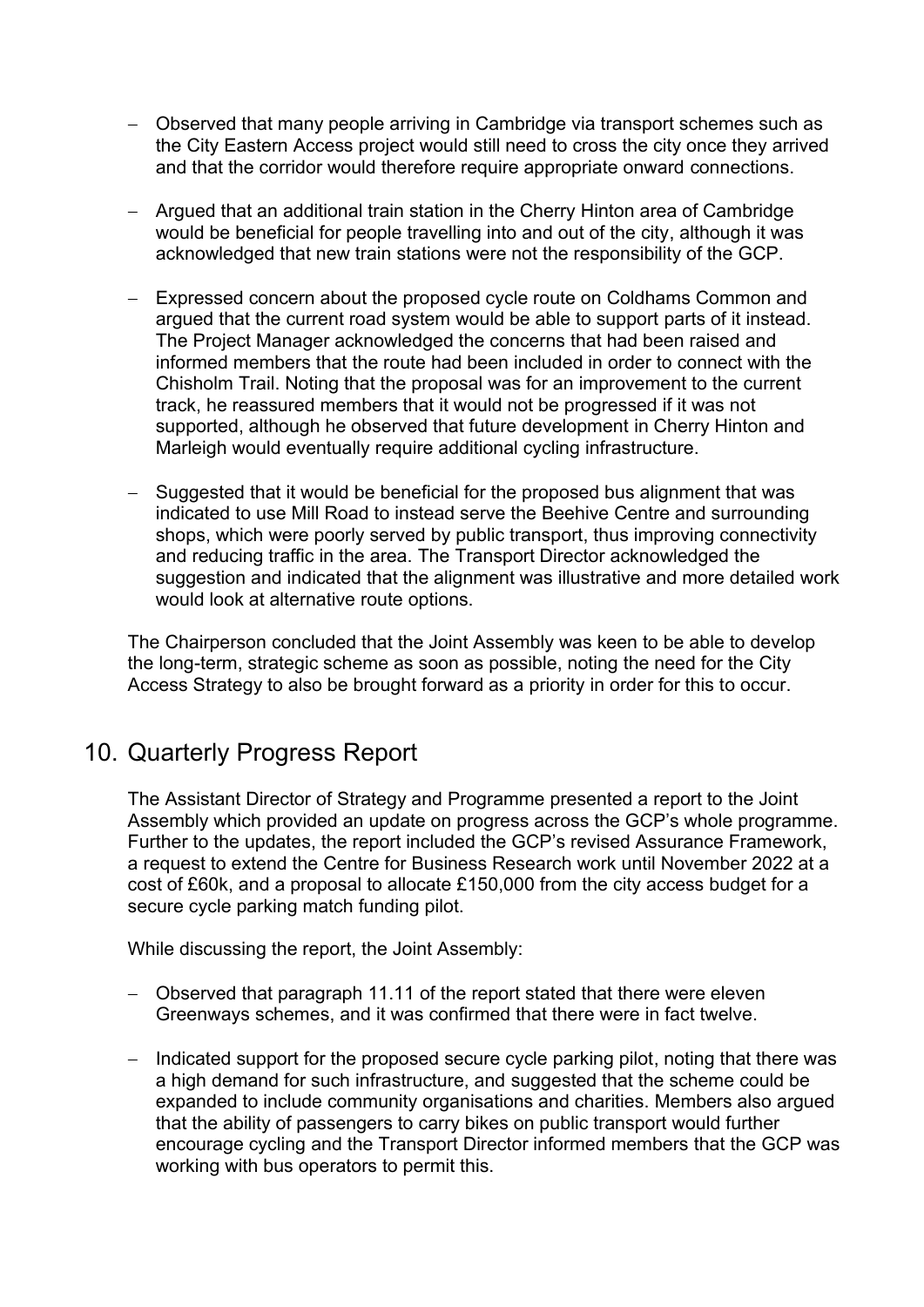- − Noted that the table in section 10.1 of the report included a forecast completion date of 2023 for the St Ives Greenway and clarified that it would include the cycleway between Oakingham and Cottenham.
- − Expressed concern that the City Centre Access Project was labelled with an amber status in section 10.1 of the report and sought confirmation that a well-developed version would be presented to the Joint Assembly and Executive Board at their next meetings, given that it underpinned all the individual projects. It was also argued that in order to change the widespread preference for car usage, it would be necessary to not only provide sustainable transport alternatives, but also to convince people to use them.
- − Suggested that it would be of benefit to conduct research following up on those who had been helped by Form the Future in order to establish the level of longterm success of the programme. While acknowledging that such information would be useful, the Assistant Director of Strategy and Programme noted that it was not easy to track people's progress, although she indicated that future work would attempt to obtain such data.
- − Paid tribute to Form the Future and officers for exceeding key performance indicators for Skills, noting the importance of the area of work in recovery from the impacts of Covid-19.
- − Welcomed that Form the Future had been able to reach so many people through virtual events but expressed concern that there were people who were not able to participate in virtual events. The Assistant Director of Strategy and Programme acknowledged that events had been limited in this way but reassured members that more options would become available to people as the service expanded and government restrictions relaxed.
- − Expressed support for an extension to the Centre for Business Research work, as it provided accurate data about what was happening in Cambridgeshire on which future plans for emerging from the pandemic could be based, although members requested that such future requests for funding include a more detailed indication of where the resources would come from.
- − Noted that it was unlikely that the Cambridge South West Travel Hub would be considered at the Executive Board meeting on 30th September 2021 due to ongoing delays in the planning process.
- − Noted that the Whittlesworth Parkway and A505 projects were pending a strategic review by the Combined Authority and County Council.

While summarising the discussion, the Chairperson highlighted the Joint Assembly's urgent call for progress to be made on the City Access Strategy in order to supplement the other schemes.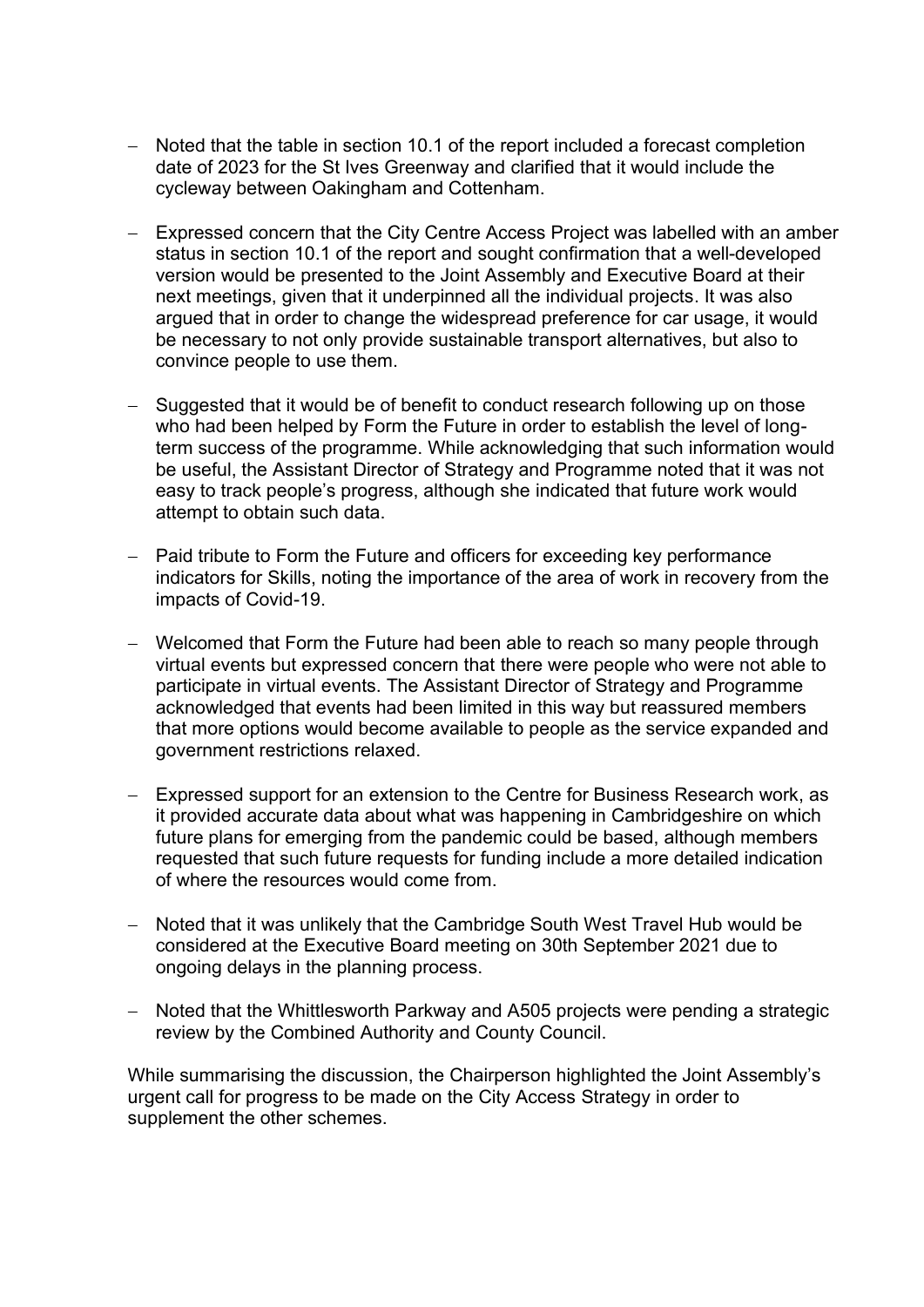## 11. Cambourne to Cambridge Independent Audit

Four public questions were received from Dr Marilyn Treacy, James Littlewood (on behalf of Cambridge Past, Present and Future), Heather Du Quesnay (on behalf of North Newnham Residents' Association) and Dan Strauss. The questions and a summary of the responses are provided at Appendix A of the minutes.

Following an introduction by the Chief Executive, the Independent Auditor presented the Independent Audit of Key Assumptions and Constraints for the Cambourne to Cambridge Better Public Transport Project to the Joint Assembly. The auditor had been selected following a competitive process of applicants who had not previously worked with the GCP or on the Cambourne to Cambridge project, and the GCP was not involved in the selection of the auditor or the audit process itself, beyond providing requested information. A list of constraints and assumptions underpinning the Business Case for the transport scheme was published, along with a second invitation to local representation organisations to submit evidence. Following its review, the audit concluded that the scheme aligned with national, regional and local policies on economy and transport, while stakeholder engagement had been carried out in a robust manner and the development of the Business Case had followed the necessary requirements and methodology. The appraisal, economic analysis and financial business case were considered to all be valid, while further information on the environmental impact would be established during the subsequent stage of the process. Significant impacts that had emerged since the scheme had begun, including the Covid-19 pandemic, the announcement of the East West Rail alignment, and changes to planned Combined Authority transport schemes, would be also be taken into account in the next stages of the scheme's development. The overall conclusion of the audit surmised that there was no reason for the Executive Board to delay the scheme from progressing to the next stage.

In light of the Independent Audit's conclusion, the Transport Director presented a report outlining the proposed next steps in the process, which included progressing the preferred route in the Outline Business Case to the next stage of development, proceeding with the development of an Environmental Impact Assessment (EIA) and further consultation, while taking into account the significant changes that it had been noted as having had an impact on the route since being first developed.

While discussing the report, the Joint Assembly:

- − Confirmed that neither the GCP or local activists had influenced the process or conclusions of the audit.
- − Welcomed the clarity of the audit's conclusion that the project's assumptions and constraints were valid, and expressed hope that it would increase confidence in the project.
- − Supported the project moving forward to the next stage, with particular attention being given to the impact that widespread changes could have on the project, particularly with regard to the decrease in bus travel as a result of Covid-19. While some members suggested that further analysis was required before being able to make an informed decision, it was acknowledged that some of the impacts would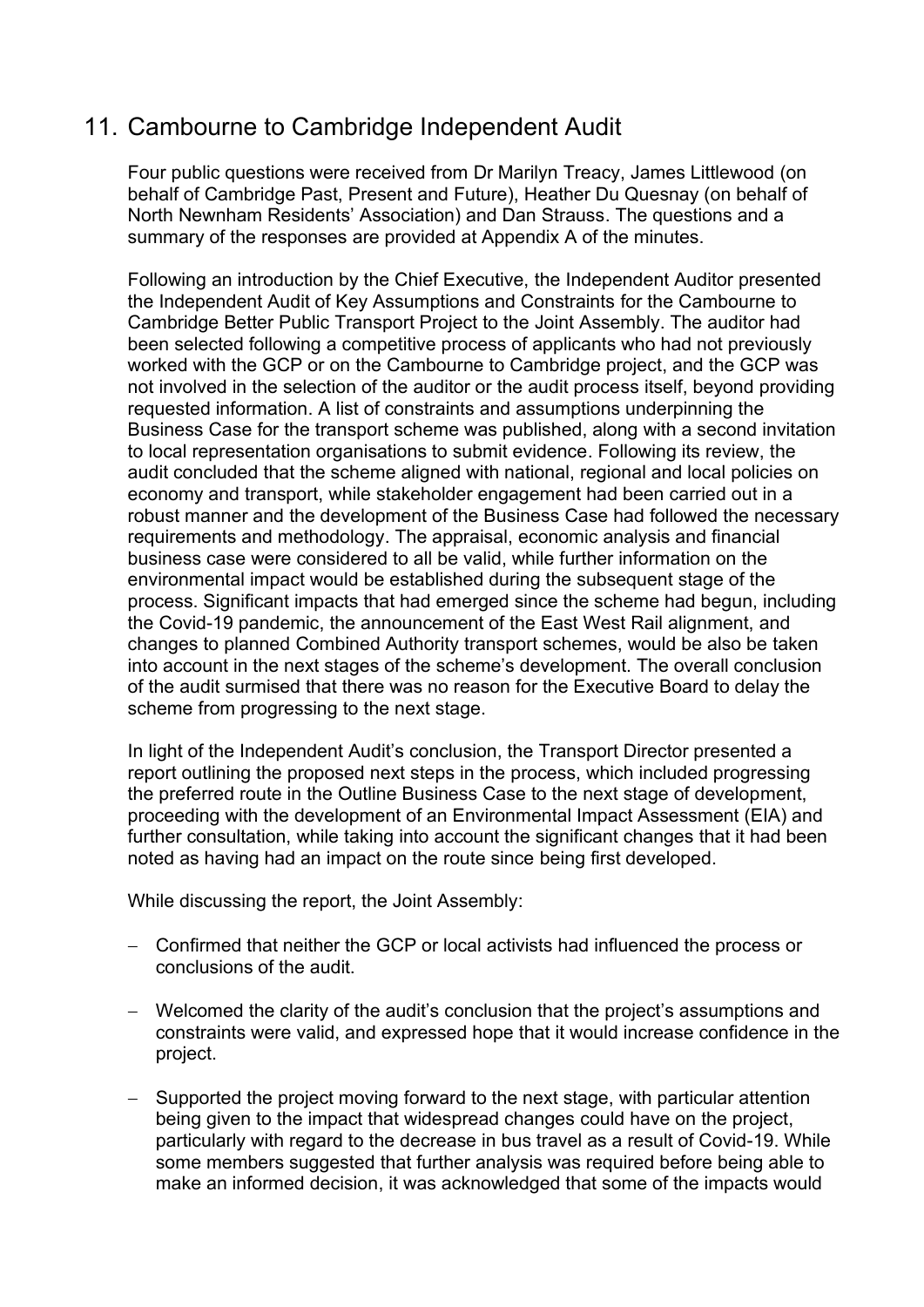be beneficial and allow for improvements to the scheme, such as potentially no longer requiring the removal of trees on St Neots Road in Hardwick, and that they would be taken into consideration throughout the next stages of the project.

- − Supported the development of the EIA, observing that it would be decisive in establishing whether the project's benefits outweighed the negatives, and would confirm the validity of current assumptions.
- − Considered whether the GCP should also consider alternative route options in case the detailed assessment of the preferred route in the next stage identified significant problems, although it was noted that alternative routes had already been reviewed and rejected, mainly due to higher costs and lower performance than the preferred option.
- Indicated support for moving forwards with short-term measures as a catalyst for modal shift in preparation for the final transport scheme being operational. The Independent Auditor suggested that the short-term measures could be complimentary to the long-term objectives of the scheme and would not be in conflict with later developments. The Transport Director noted that the GCP would continue to support the Combined Authority in order to ensure that services aligned to the National Bus Strategy.
- − Expressed concern regarding the relationship between the GCP and local communities along the scheme's proposed route and suggested that greater attention could be given to communication and use of language.
- − Expressed concern about the route when it reached Cambridge, arguing that the City Access Strategy would be fundamental in ensuring the full length of the route was efficient and successful. It was suggested that segregated routes going into the city would be necessary.
- − Argued that the planned location for a Travel Hub at Scotland Farm would add a delay to the journey time that would deter people from using the service, and it was queried whether it would be preferable, in the case of the East West Rail leading to a train station in Cambourne, for the Travel Hub to be located close to the train station. The Transport Director acknowledged the suggestion and informed the Joint Assembly that he would be able to respond once the East West Rail's Business Case was published, noting that the GCP had requested early sight of the document.
- Recognised that it was often difficult to align local needs and wishes with wider strategic objectives. It was acknowledged that the current and predicted growth in the corridor led to a need for improved public transport between Cambourne and Cambridge. It was argued that the development of an effective Local Plan required a future housing plan based on appropriate transport infrastructure.
- − Considered the effects of the project on local biodiversity in the Greenbelt and noted the GCP's commitment to a 10% biodiversity gain for each scheme.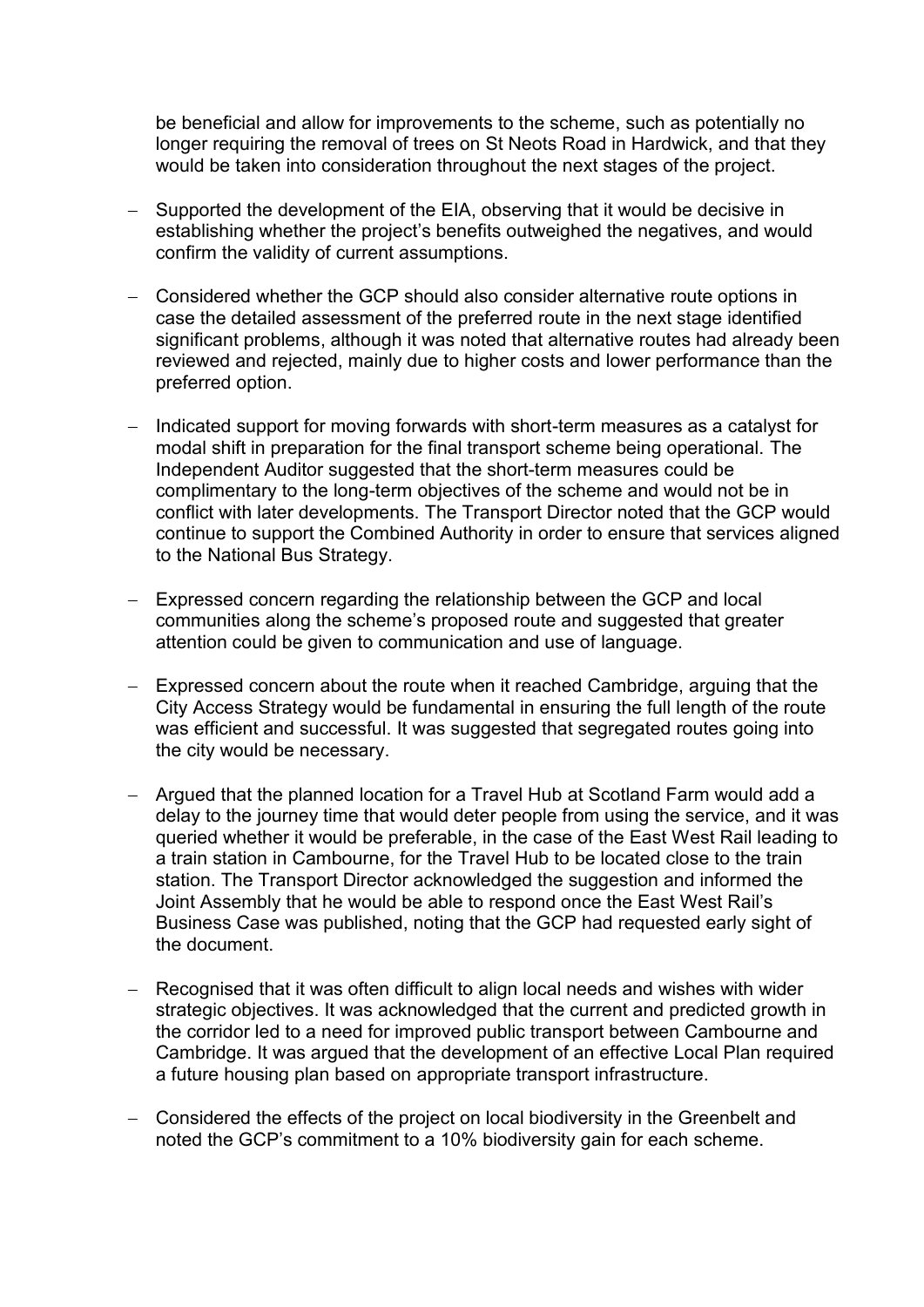− Acknowledged that the scheduling of bus services would be determined by the level of demand generated by the emerging housing and employment growth in the area.

The Chairperson concluded that the Joint Assembly broadly supported the project moving forwards and the recommendations that would be presented to the Executive Board. He highlighted the importance that members had placed on assessing the impacts that factors such as Covid-19 and Combined Authority transport schemes would have on the project moving forwards, while seeking to rebuild trust and confidence with the local communities that would be affected by the scheme.

## 12. Cambridge South East Transport Scheme

Tony Orgee, Chairperson of the Cambridge South East Transport Local Liaison Forum (LLF), attended the meeting to present feedback from the public meeting held on  $7<sup>th</sup>$ June 2021. While sharing the concerns that had been expressed at the meeting, Mr Orgee drew attention to issues that had been discussed related to the route and route variants, as well as proposed changes following the EIA consultation that had been carried out in 2020.

Fourteen public questions were received from Glyn Huskisson, John Hall, Roger French, Rosie Brown, Martin Goldman, Colin Greenhalgh, Lynda Warth (on behalf of British Horse Society Cambridgeshire), Gavin Flynn, Jenny Coe, Colin Harris (on behalf of Cambridge Connect), Miranda Fyfe, Peter and Susan Ray, Councillor Howard Kettel (on behalf of Stapleford Parish Council), and Barbara Kettel (on behalf of herself and Tom Robinson). The questions and a summary of the responses are provided at Appendix A of the minutes

The Transport Director presented the report, which was a summary of work carried out on development of the Cambridge South East Transport Scheme since June 2020, including the response to the EIA consultation, the design improvements and the Environmental Impact Assessment (EIA), in order to seek approval from the Executive Board to submit the Transport and Works Act Order application and powers for construction of the works. Noting that the final route proposals would be considered further as part of the Transport and Works Act process, most likely through a public inquiry, attention was drawn to refinements listed in paragraph 2.2 of the report that had been made to the scheme's design following recommendations and preferences raised in the EIA consultation.

While discussing the report, the Joint Assembly:

− Observed that a significant factor in the route selection had been ensuring that it aligned with the planned CAM and it was suggested that if the CAM was no longer going to be developed, it would be reasonable to reconsider the different route variants. The Transport Director clarified that the decision for a segregated route had been made before the CAM project emerged and noted that significant assessment had already been carried on the route variants.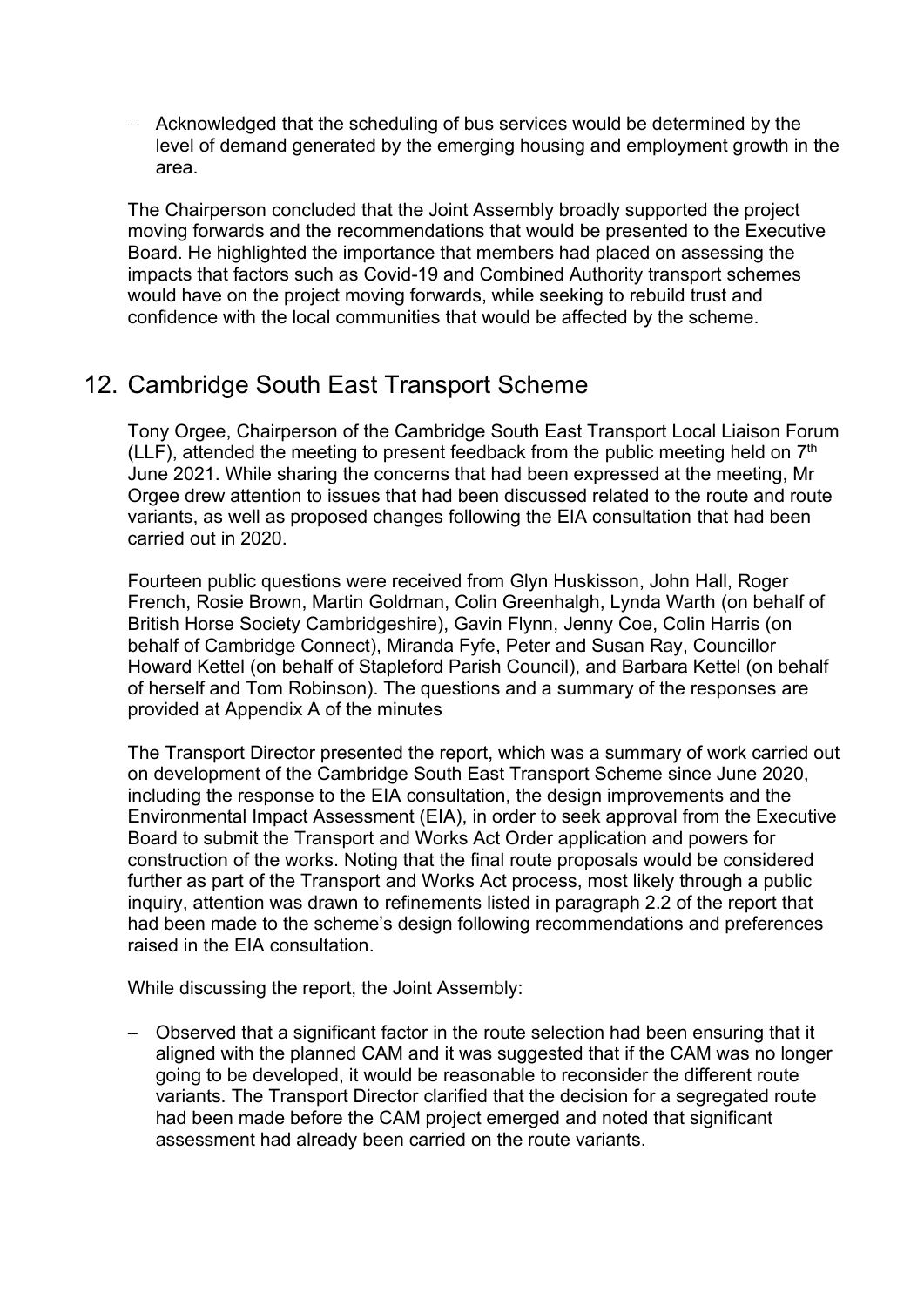- − Acknowledged that the GCP's assumptions on the cost and demolition requirements of the route had been challenged and argued that further attention should be given to the matter to protect trust and support from local communities.
- Expressed concern about how the scheme, including the Park and Ride, would interact with local transport provision within Cambridge, although it was acknowledged that the accompanying cycle route would considerably expand the cycling network in the area.
- Questioned whether the new Cambridge South train station would have the capacity and sufficient interchange functionality to interface with the Park and Ride. Noting that the train station was a responsibility of National Rail, the Transport Director assured members that the GCP was working with the organisation to maximise the effectiveness and benefits of interconnectivity.
- Noted that only 6% of parking spaces in the proposed Park and Ride had been allocated for electric cars and argued that a greater number would be required in the future. The Transport Director acknowledged the point and undertook to consider the matter, although he noted that the focus of Park and Ride sites had shifted from simply changing from a car to a bus, to facilitating various modal connections, particularly through the provision of cycling storage infrastructure.
- − Highlighted the issue of the cost of travelling on buses and argued that the GCP could do more to encourage and support a lower cost.
- − Noted that the scheme would require a large amount of car parking spaces at the beginning of the route and sought clarification on how large the car park could grow if demand exceeded availability. The Transport Director noted that there were currently 11,000 spaces across the network and argued that increasing the size of car parks should be done incrementally to avoid unnecessary impact in the Greenbelt.
- − Noted the commitment to deliver a minimum of 10% biodiversity net gain (BNG) on any one project with an overall objective to deliver 20% gain across the GCP transport schemes, and argued that this project was an ideal one to aim for at least 20% gain. It was also suggested that more detail and clarity about biodiversity could have been included in the report.
- − Argued that further work was required in developing connectivity to the scheme for villages that it passed through or close to, and it was suggested that assessments of such issues should be conducted in partnership with the local communities. While it was noted that the scheme had progressively developed from its original limited scope to a scheme that took the alignment to the edge of settlements, members recognised that the over-riding objective of the project would be negatively affected by taking it further into the settlements. It was also noted that while the infrastructure was public, the provision of the bus services was controlled by private operators and therefore such decisions were beyond the scope of the GCP.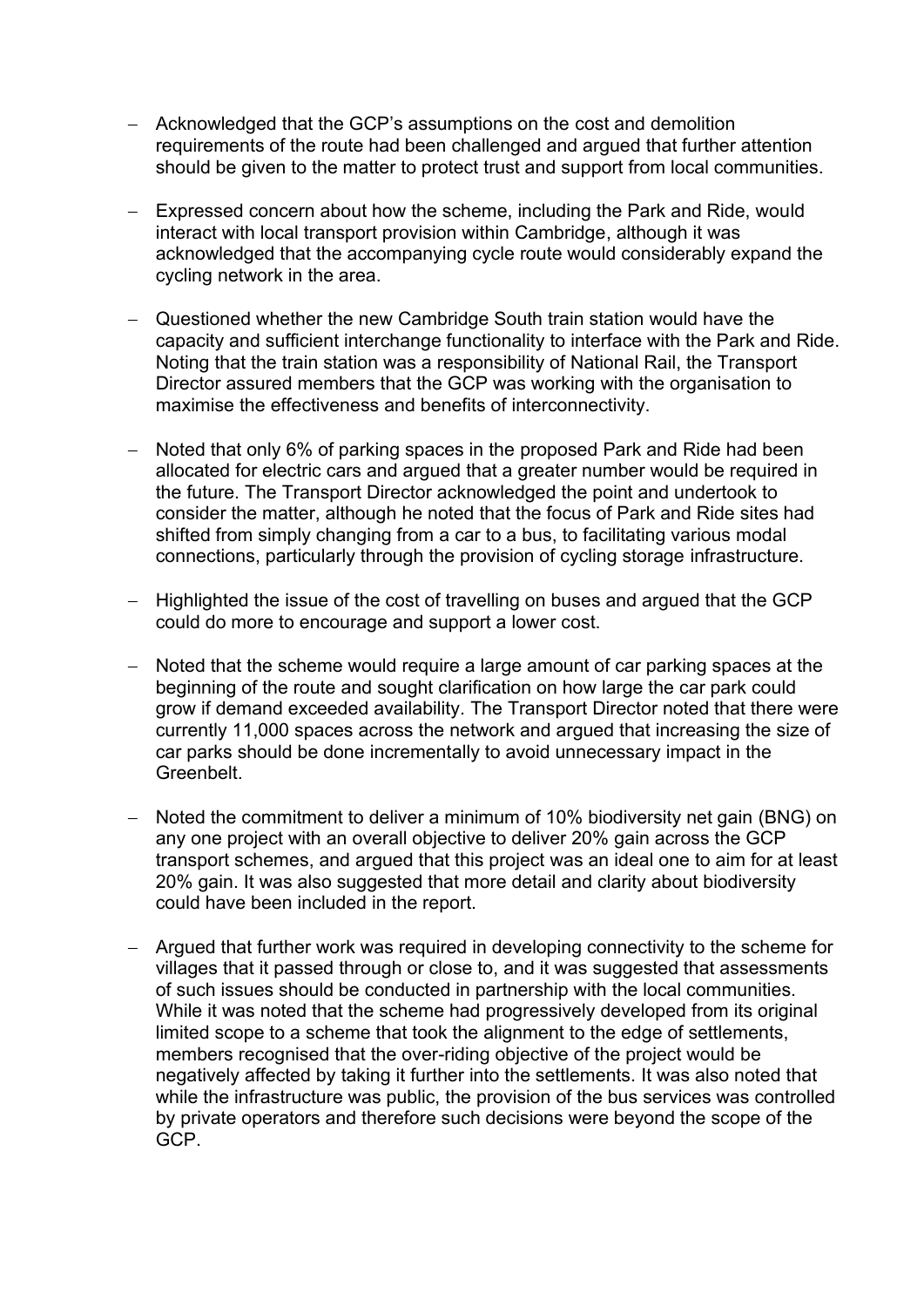- − Acknowledged concerns that building stops outside of villages could encourage development in the surrounding areas.
- − Sought confirmation as to whether consideration of demolitions included those properties that were currently not built but held outstanding planning consent. The Transport Director confirmed that such properties were material consideration and been included in the EIA, as required.
- − Welcomed the refinements that had been made to the scheme in response to some of the issues that had been raised during the consultation and highlighted the strategic and economic importance of connecting the key centres in the area.
- − Acknowledged concerns that had been raised about the scheme passing through the Greenbelt, but observed that Greenbelt policy permitted such construction if a viable alternative could not be found after careful examination. It was further suggested that the scheme represented a thin strip of development that would be well-concealed and surrounded by biodiversity. The Transport Director noted that planning law ensured that no further development would be permitted in the Greenbelt on the back of the construction of transport infrastructure.

In summary, the Chairperson indicated that the Joint Assembly supported the project proceeding to the next step, notwithstanding reservations about certain aspects of the scheme. He noted particular emphasis on the need for further work to consider connectivity with the communities close to the route so they had access to the service and the call for the project to reach a BNG of 20%.

## 13. Date of Future Meetings

The Joint Assembly noted that the next meeting was due be held on Thursday 9<sup>th</sup> September 2021 and the programme of meeting dates up to the end of 2022.

> **Chairperson** 9 th September 2021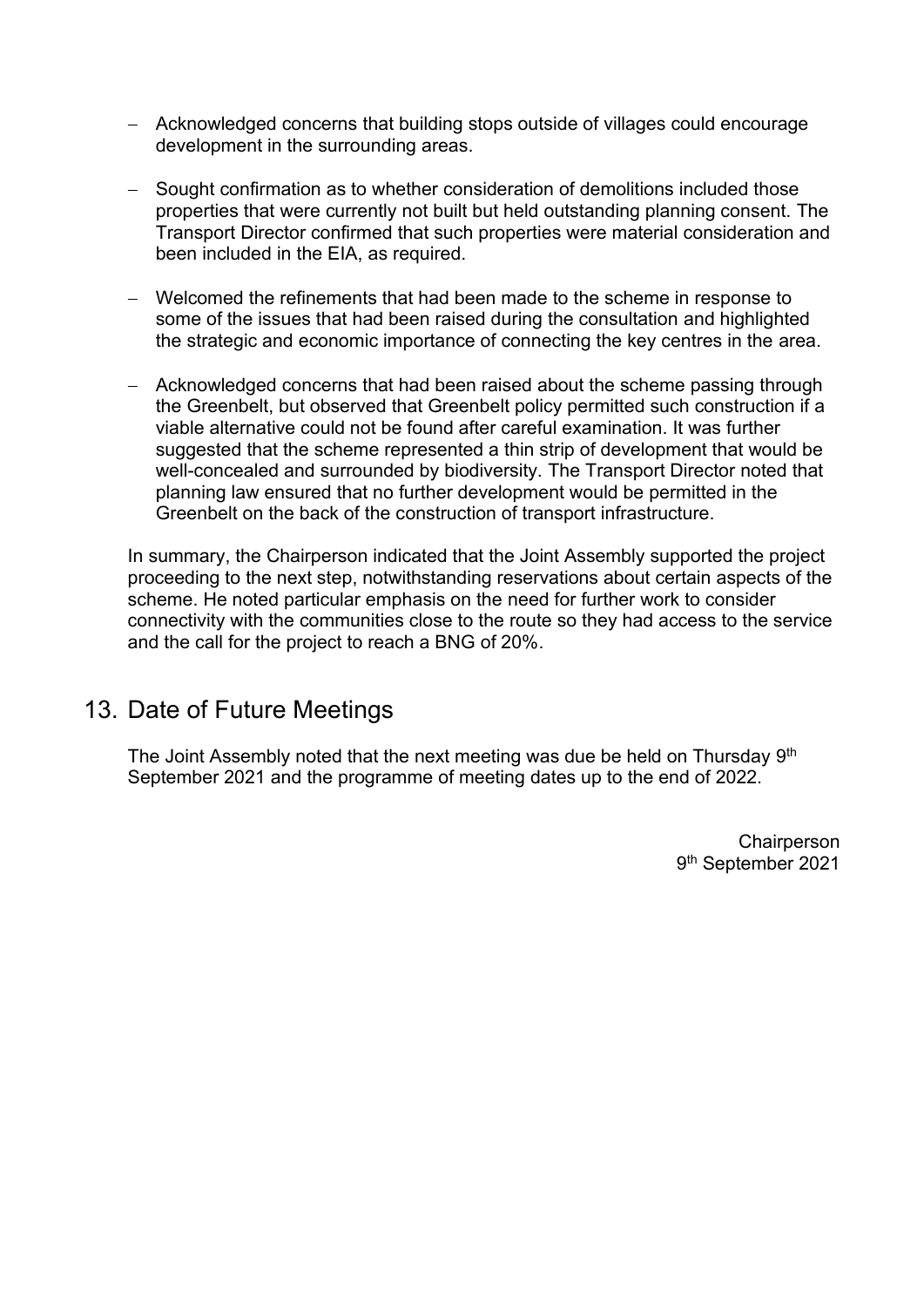# Greater Cambridge Partnership Joint Assembly - 10<sup>th</sup> June 2021 Question from Representative of a Partner Body

| <b>From</b>                            | <b>Question</b>                                                                                                                                                                                                                                                                                                                                                                                                                                                                                                                                                                                                                                                                                                                                                                                                                                                       | <b>Answer</b>                                                                                                                                                                                                                                                                                                                                                                                                                                                                                                                                                                                                                                                                                                                       |
|----------------------------------------|-----------------------------------------------------------------------------------------------------------------------------------------------------------------------------------------------------------------------------------------------------------------------------------------------------------------------------------------------------------------------------------------------------------------------------------------------------------------------------------------------------------------------------------------------------------------------------------------------------------------------------------------------------------------------------------------------------------------------------------------------------------------------------------------------------------------------------------------------------------------------|-------------------------------------------------------------------------------------------------------------------------------------------------------------------------------------------------------------------------------------------------------------------------------------------------------------------------------------------------------------------------------------------------------------------------------------------------------------------------------------------------------------------------------------------------------------------------------------------------------------------------------------------------------------------------------------------------------------------------------------|
| City<br>Councillor<br>Hannah<br>Copley | The newly elected Mayor of Cambridgeshire and Peterborough<br>Combined Authority has significant concerns about the<br>Cambridgeshire Autonomous Metro (CAM), there is much<br>opposition to the so-called "preferred" Southern Route for East-<br>West Rail, and the GCP transport schemes are evolving as<br>shown in the quarterly transport update report. However, there<br>appears to be no revision to the schematic "The Greater"<br>Cambridge Future Network 2020", which provides a holistic<br>overview and helps to show how the various schemes are<br>integrated Would the GCP therefore provide such an update<br>as a matter of urgency, so that we can understand the progress<br>being made towards a fully integrated, sustainable and<br>environmentally sound transport system that will not require<br>urgent re-adjustment in the near future? | It is understood that the CPCA may amend or cancel the CAM<br>programme, and that there has been a strong response to the<br>East West Rail (EWR) corridor proposals.<br>Continued dialogue is ongoing on CAM and EWR and we await<br>confirmation of the formal position via a refresh of the Local<br><b>Transport Plan</b><br>The GCP will continue to update the network schematic on the<br>basis of changes to the position of CPCA, EWR and other<br>stakeholders.<br>The GCP will also continue to develop and deliver its<br>Integrated Transport Programme in line with Government<br>guidance including:<br>Major transport corridors.<br>Greenways and cross city cycling.<br>Histon, Milton Road, etc.<br>City Access. |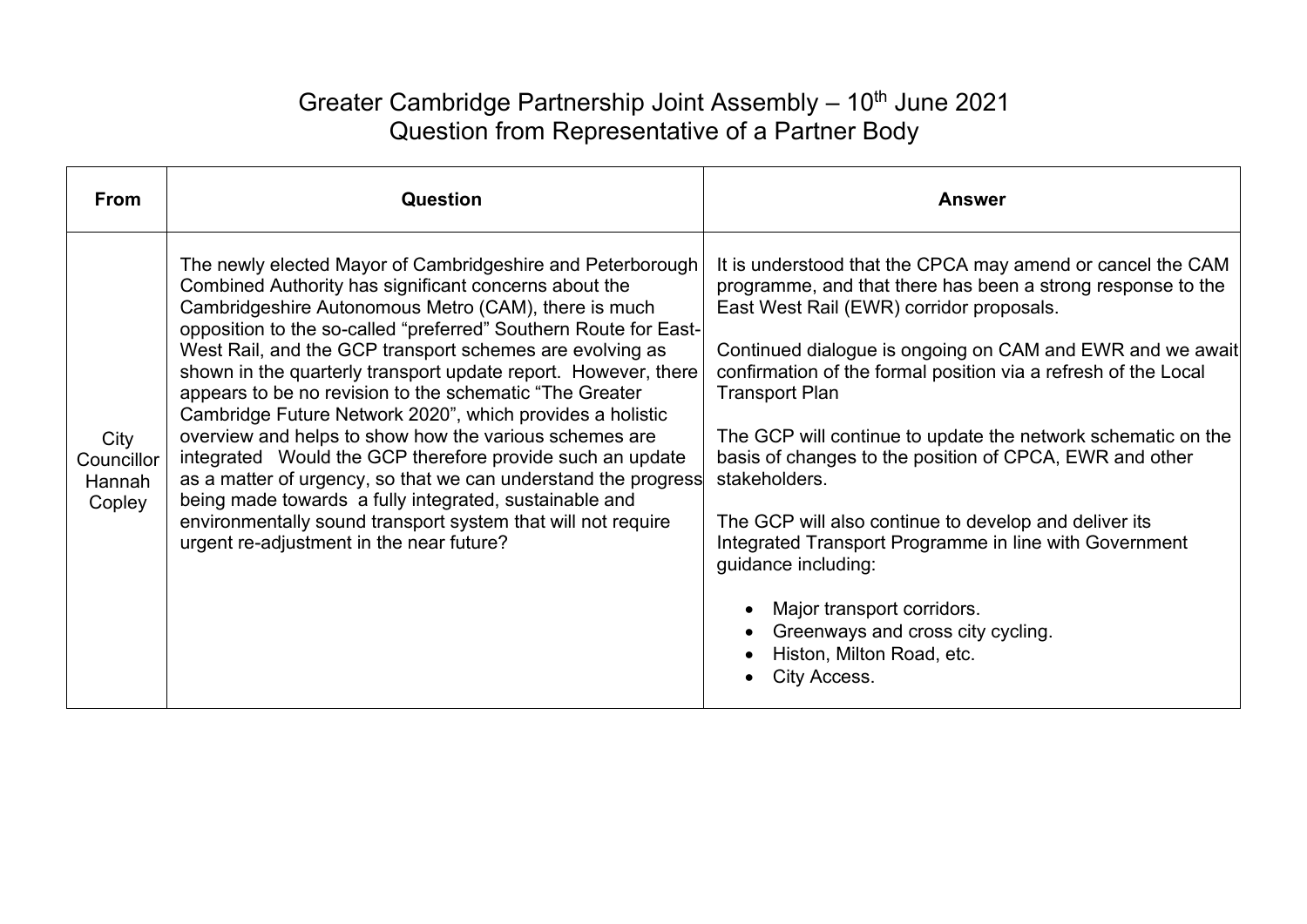# Greater Cambridge Partnership Joint Assembly - 10<sup>th</sup> June 2021 Public Questions Listed by Agenda Item

| <b>From</b>     | Question                                                                                                                                                                                                                                                                                                                                           | <b>Answer</b>                                                                                                                                                                                                                                                                                                                                                                     |
|-----------------|----------------------------------------------------------------------------------------------------------------------------------------------------------------------------------------------------------------------------------------------------------------------------------------------------------------------------------------------------|-----------------------------------------------------------------------------------------------------------------------------------------------------------------------------------------------------------------------------------------------------------------------------------------------------------------------------------------------------------------------------------|
| Edward<br>Leigh | Agenda Items 8, 11, 12: Busway and Park and Ride Car<br><b>Park Schemes</b>                                                                                                                                                                                                                                                                        |                                                                                                                                                                                                                                                                                                                                                                                   |
|                 | Are new roads, exclusively for buses, and 2,000 space car<br>parks in the Green Belt really the only and best way to spend<br>the City Deal and planning gain money?<br>The Cambourne, A11 and Waterbeach busway schemes<br>have a budgeted cost of £340 million. Officers will have told                                                          | We would agree entirely that decarbonising road transport,<br>reducing water extraction, restoring ecology, reducing toxic air<br>pollution, reducing illness from inactivity and social isolation,<br>and eliminating deaths on the roads are increasingly urgent<br>priorities alongside unlocking of housing opportunities for local<br>people.                                |
|                 | you that these schemes are the only way to "unlock" new<br>housing agreed in the last Local Plan.                                                                                                                                                                                                                                                  | The GCP's proposals are well aligned with many of the<br>potential remedies.<br>But the remainder of the question simply fails to understand the<br>challenge that Greater Cambridge faces and the reality of our<br>choices of interventions. The fact is that we are a hugely<br>successful, growing area. That has created enormous<br>pressure on both transport and housing. |
|                 | However, that is no longer the only, nor indeed the top,<br>priority for the region's future. Decarbonising road transport,<br>reducing water extraction, restoring ecology, reducing toxic air<br>pollution, reducing illness from inactivity and social isolation,<br>and eliminating deaths on the roads are increasingly urgent<br>priorities. |                                                                                                                                                                                                                                                                                                                                                                                   |
|                 | Modal shift is the key to achieving all the transport objectives:<br>people make more trips on foot, cycle, bus or train instead of<br>driving. That will also reduce, and eventually eliminate,<br>congestion. It may be hard to imagine, but that is the future<br>we have to create.                                                            | To respond to the transport challenge, we need new integrated<br>infrastructure, new services and to refocus the city centre away<br>from the private car. To achieve more people using public<br>transport, it needs to be reliable, frequent and affordable and<br>you need all of these elements to achieve that.                                                              |
|                 | Once road congestion is under control, busways serve no<br>purpose. Infrastructure with a design-life of over fifty years will<br>become redundant within ten years.                                                                                                                                                                               | Today's agenda covers some of our infrastructure proposals,<br>modelled on the hugely successful Cambridgeshire Guided<br>Busway.                                                                                                                                                                                                                                                 |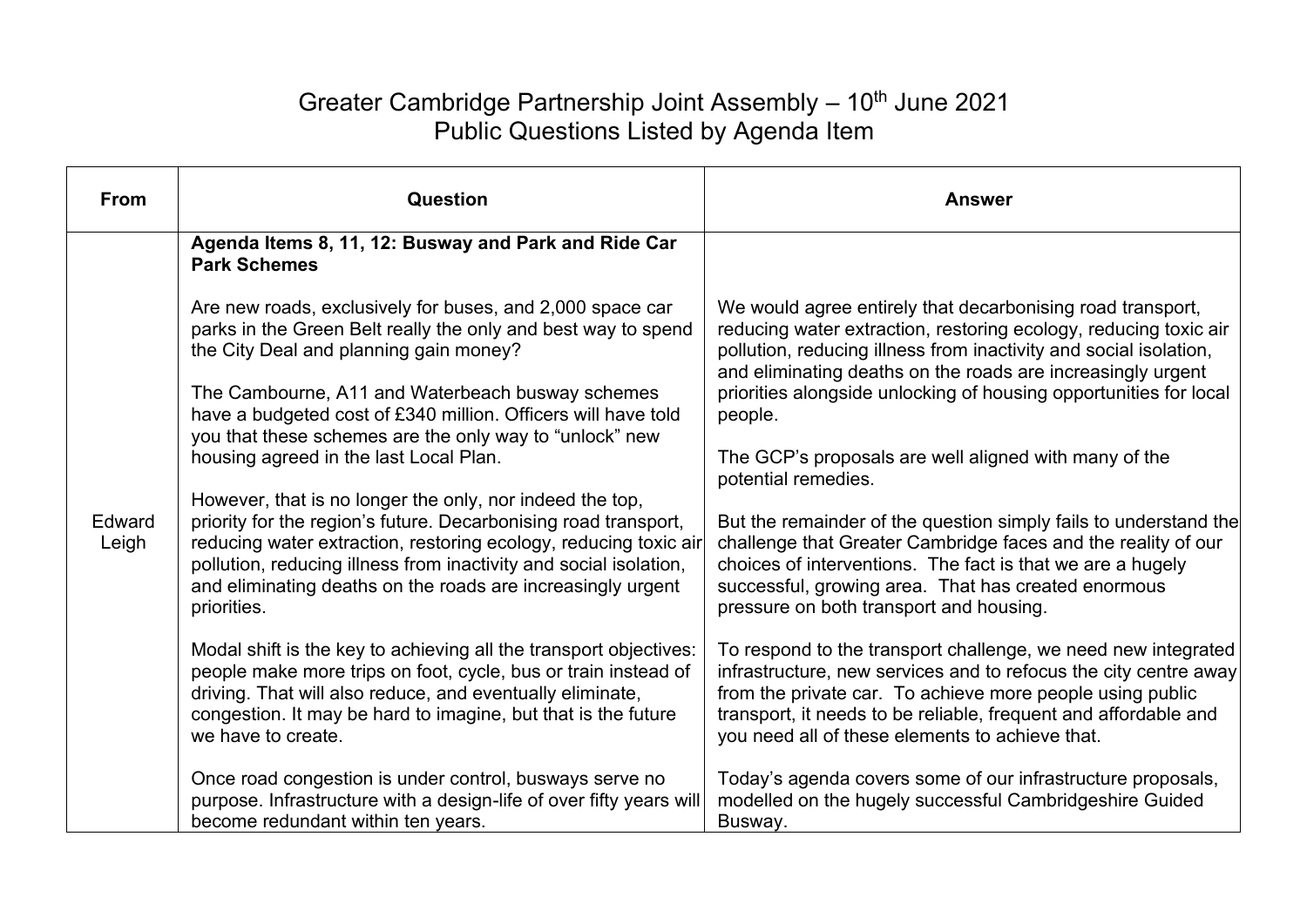|                                                                | Ex-councillor Ian Bates said at the last board meeting that he<br>now agreed with Cllr Bick that the GCP needed to develop a<br>revenue stream to support an expansion of bus services. That<br>would make possible an alternative strategy with better<br>outcomes for all transport objectives.<br>That strategy would replace building busways and car parks<br>with investing, alongside the Combined Authority, in 'pump-<br>priming' new, extended and expanded bus services; building<br>more safe cycling infrastructure and highly-connected travel<br>hubs; installing localised bus priority measures and smart<br>traffic management systems; and much more.<br>People voted in the last local election for change. So, ask the<br>officers: what other options can they offer you to recommend<br>to the Board to take forward? | The last Joint Assembly meeting considered the City Access<br>and Public Transport services proposals and these will be<br>brought back to the next meeting in detail.<br>Together these initiatives, along with Greenways, Cross City<br>Cycling, Cambridge South Station, state of the art traffic<br>signals and the like, form part of our integrated strategy.<br>We will continue to work closely with the CPCA to deliver<br>successful solutions for the Greater Cambridge area.                    |
|----------------------------------------------------------------|----------------------------------------------------------------------------------------------------------------------------------------------------------------------------------------------------------------------------------------------------------------------------------------------------------------------------------------------------------------------------------------------------------------------------------------------------------------------------------------------------------------------------------------------------------------------------------------------------------------------------------------------------------------------------------------------------------------------------------------------------------------------------------------------------------------------------------------------|-------------------------------------------------------------------------------------------------------------------------------------------------------------------------------------------------------------------------------------------------------------------------------------------------------------------------------------------------------------------------------------------------------------------------------------------------------------------------------------------------------------|
|                                                                | Agenda Item 8 - Better Public Transport - Waterbeach to<br>Cambridge                                                                                                                                                                                                                                                                                                                                                                                                                                                                                                                                                                                                                                                                                                                                                                         |                                                                                                                                                                                                                                                                                                                                                                                                                                                                                                             |
| Melanie<br>Hale<br>Chairman,<br>Landbeach<br>Parish<br>Council | Will you arrange a proper consultation on the Revised<br>Central Option before it is taken forward to the Executive<br>Board? It is scheduled to come up at their next meeting<br>on 1 July but this should be delayed. The route has<br>changed significantly (re. p169 of 617 in the Agenda<br>pack) and should not be considered an Option until it<br>has been properly consulted on. It would have a<br>significant impact on Landbeach residents, heritage and<br>farmland. It would be very undemocratic to select an<br>Option which has not even been consulted on.                                                                                                                                                                                                                                                                 | During the first public consultation we outlined "corridors"<br>$\mathbf 1$ .<br>of investigation" for a public transport route between the<br>new town at Waterbeach and Cambridge.<br>Through the course of the consultation period we<br>discussed these options with a large number of<br>stakeholders, local residents and Parish Councils,<br>including Landbeach Parish Council.<br>The revisions that have been made to the original Central<br>Option have been made reflecting those discussions. |
|                                                                | 2.<br>Can you confirm that you are fully considering the<br>interests of existing communities? Your preferred<br>Options do not really serve Waterbeach village                                                                                                                                                                                                                                                                                                                                                                                                                                                                                                                                                                                                                                                                              | At the next stage of the project more work will be done to<br>assess the viability of the two broad options that have                                                                                                                                                                                                                                                                                                                                                                                       |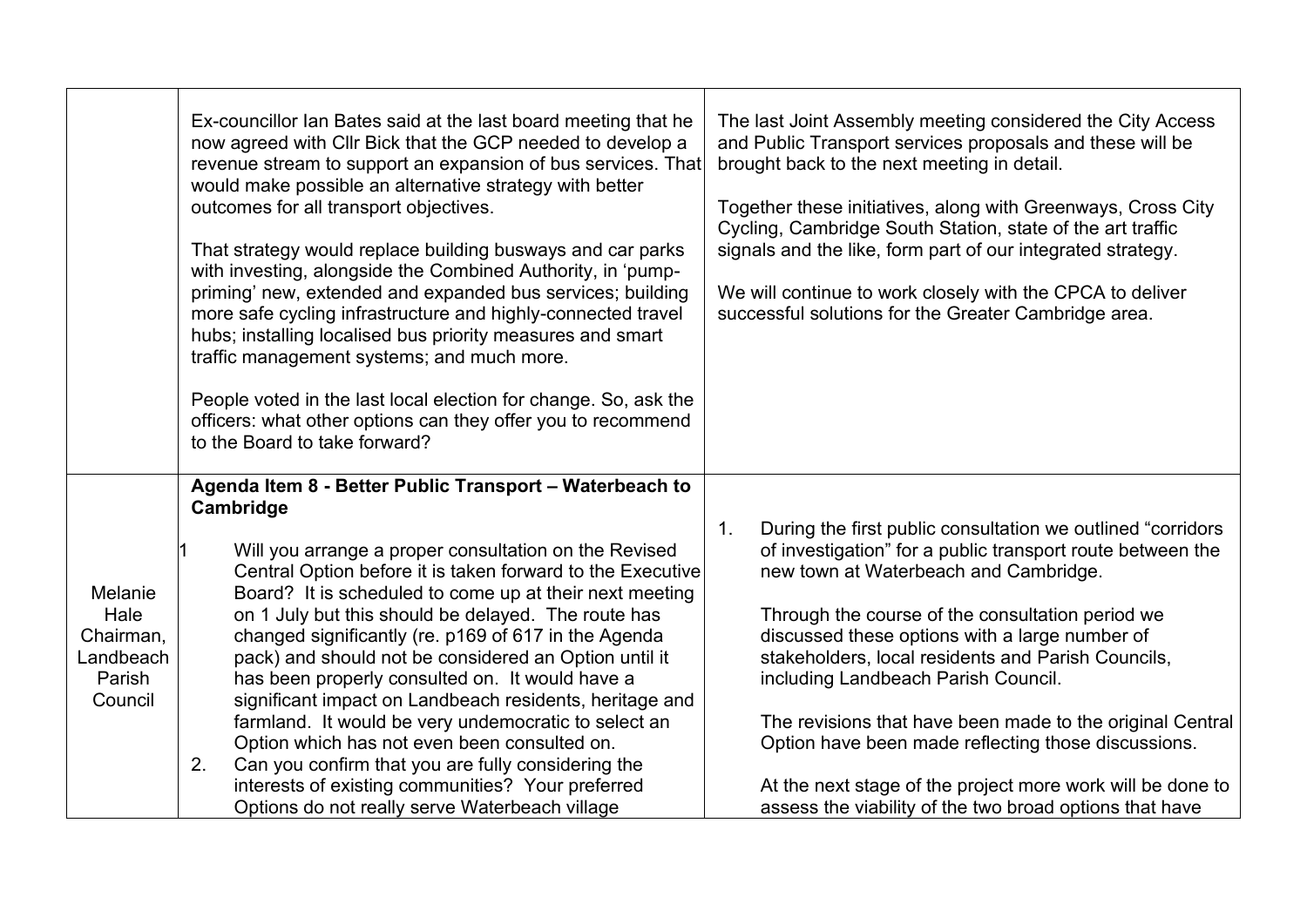|            | (population 5000+) or Milton (population 4600+).<br>3.<br>Why have you constrained the study area so that<br>Cottenham (population 6000+) is not included? A<br>Western Option which is further west could be designed<br>to benefit Cottenham residents.                                 | been put forward. This will include further and much more<br>detailed engagement with communities Further formal<br>consultation on the specific routing options that are put<br>forward at the end of this process.                                                                                                                                  |
|------------|-------------------------------------------------------------------------------------------------------------------------------------------------------------------------------------------------------------------------------------------------------------------------------------------|-------------------------------------------------------------------------------------------------------------------------------------------------------------------------------------------------------------------------------------------------------------------------------------------------------------------------------------------------------|
|            |                                                                                                                                                                                                                                                                                           | One of the benefits of the revised central option is that it<br>2.<br>allows for enhanced between the proposed public<br>transport route and the villages of Waterbeach, Milton,<br>and Landbeach.                                                                                                                                                    |
|            |                                                                                                                                                                                                                                                                                           | This means that selected services would be able to pass<br>through the villages, and then join with the public<br>transport route for a more direct onward journey.                                                                                                                                                                                   |
|            |                                                                                                                                                                                                                                                                                           | The focus of this project is to focus on the current<br>3.<br>transport issues within the A10 corridor but is also able to<br>mitigate the effects of the major new developments at<br>Waterbeach and north east Cambridge. Other areas such<br>as Cottenham will be looked at by other areas of our<br>programme including our City Access & PT work |
|            | Agenda Item 8 - Better Public Transport - Waterbeach to<br>Cambridge                                                                                                                                                                                                                      |                                                                                                                                                                                                                                                                                                                                                       |
| Roger Hale | 1.<br>The Revised Central Option has not previously been<br>consulted on. On what basis can a new option be<br>included in the decision making without democratic<br>consultation?                                                                                                        | 1. During the first public consultation we outlined "corridors"<br>of investigation" for a public transport route between the<br>new town at Waterbeach and Cambridge.                                                                                                                                                                                |
|            | 2.<br>Neither the Revised Central Option, nor the Western<br>Option serve Waterbeach or Milton villages. How is this<br>consistent with the following statement in the report:<br>"Response to the public consultation suggested that<br>public transport connectivity to the villages of | Through the course of the consultation period we<br>discussed these options with a large number of<br>stakeholders, local residents and Parish Councils,<br>including Landbeach Parish Council.<br>The revisions that have been made to the original Central                                                                                          |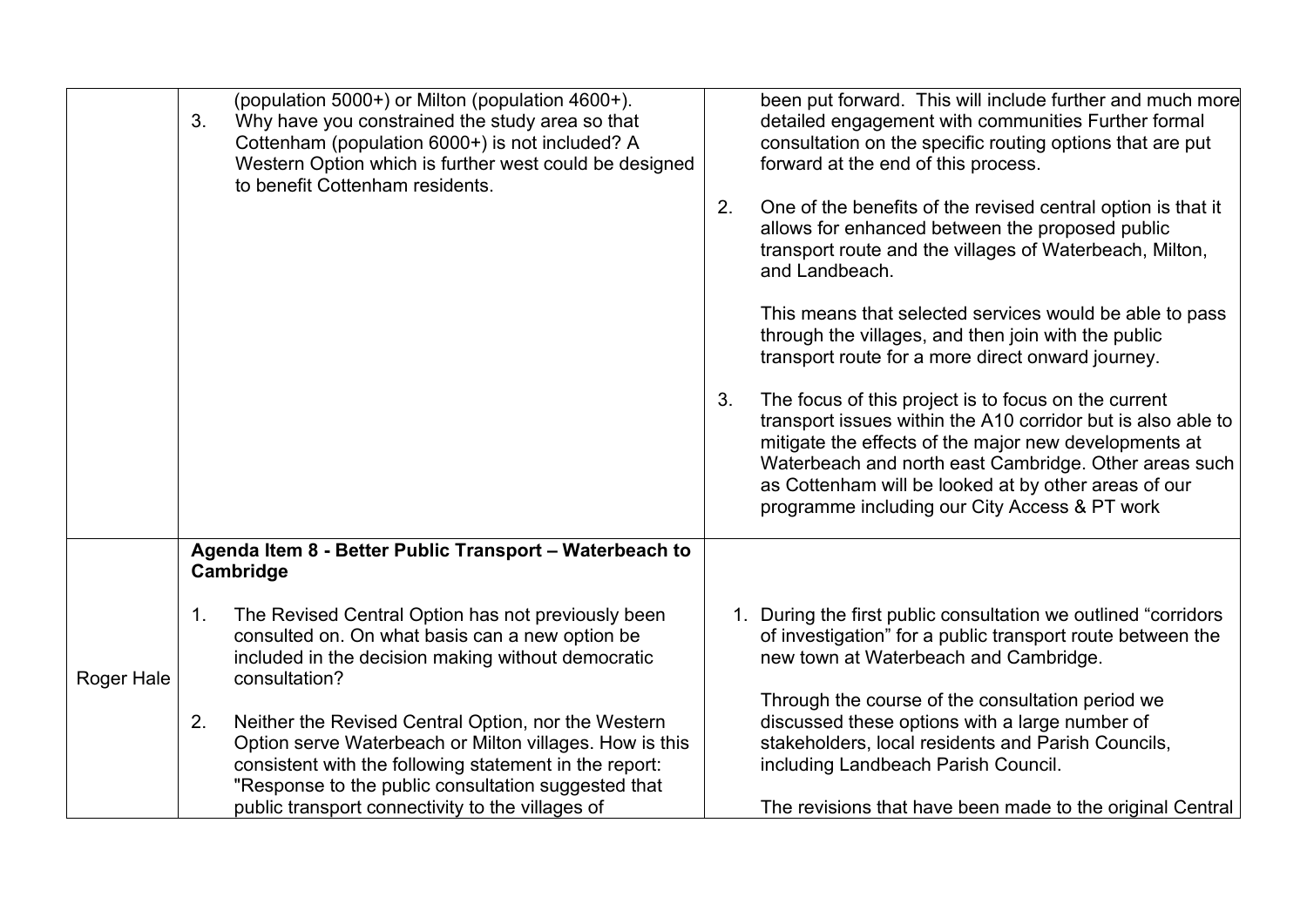|                                                                                      | Waterbeach and Milton was also a very important factor<br>that should be considered"?<br>3.<br>If Waterbeach and Milton villages are not served by two<br>of the proposed routes, the proposed scheme does not<br>fully address the purported need for better public<br>transport in the Study Area. Why therefore is the Study<br>Area constrained not to take in the villages further west?<br>Cottenham is poorly served by public transport and a<br>route further to the west, along the edge of Cottenham,<br>could address this. | Option have been made reflecting those discussions.<br>At the next stage of the project more work will be done to<br>assess the viability of the two broad options that have<br>been put forward. This will include further and much more<br>detailed engagement with communities Further formal<br>consultation on the specific routing options that are put<br>forward at the end of this process.<br>2.<br>One of the benefits of the revised central option is that it<br>allows for on road links between the proposed public<br>transport route and the villages of Waterbeach, Milton,<br>and Landbeach. This will be assessed further and<br>discussed with communities during the next stage of<br>development<br>The focus of the project is the A10 corridor, but is also<br>3.<br>able to mitigate the effects of the major new<br>developments at Waterbeach and north east Cambridge.<br>Other areas, such as Cottenham, will be looked at under |
|--------------------------------------------------------------------------------------|-----------------------------------------------------------------------------------------------------------------------------------------------------------------------------------------------------------------------------------------------------------------------------------------------------------------------------------------------------------------------------------------------------------------------------------------------------------------------------------------------------------------------------------------|----------------------------------------------------------------------------------------------------------------------------------------------------------------------------------------------------------------------------------------------------------------------------------------------------------------------------------------------------------------------------------------------------------------------------------------------------------------------------------------------------------------------------------------------------------------------------------------------------------------------------------------------------------------------------------------------------------------------------------------------------------------------------------------------------------------------------------------------------------------------------------------------------------------------------------------------------------------|
|                                                                                      |                                                                                                                                                                                                                                                                                                                                                                                                                                                                                                                                         | areas of our programme including the City Access work                                                                                                                                                                                                                                                                                                                                                                                                                                                                                                                                                                                                                                                                                                                                                                                                                                                                                                          |
| Shelley<br>Mason<br><b>Parish Clerk</b><br>& RFO,<br>Waterbeach<br>Parish<br>Council | Agenda Item 8 - Better Public Transport - Waterbeach to<br>Cambridge<br>The approach to dealing with the transport issues at<br>Waterbeach appears to those not directly involved to be very<br>fragmented - please can you provide an explanation of the<br>overall blueprint for Waterbeach that explains the relationship<br>of this scheme to the others and how all of them relate to<br>each other.                                                                                                                               | The GCP programme has been developed to support<br>sustainable economic growth and the delivery of the Local Plan<br>The Network map in paper outlines the infrastructure elements<br>- City Access proposals, discussed at the last Assembly and<br>which will come back to the next Assembly, outline proposals<br>to include bus services etc.                                                                                                                                                                                                                                                                                                                                                                                                                                                                                                                                                                                                              |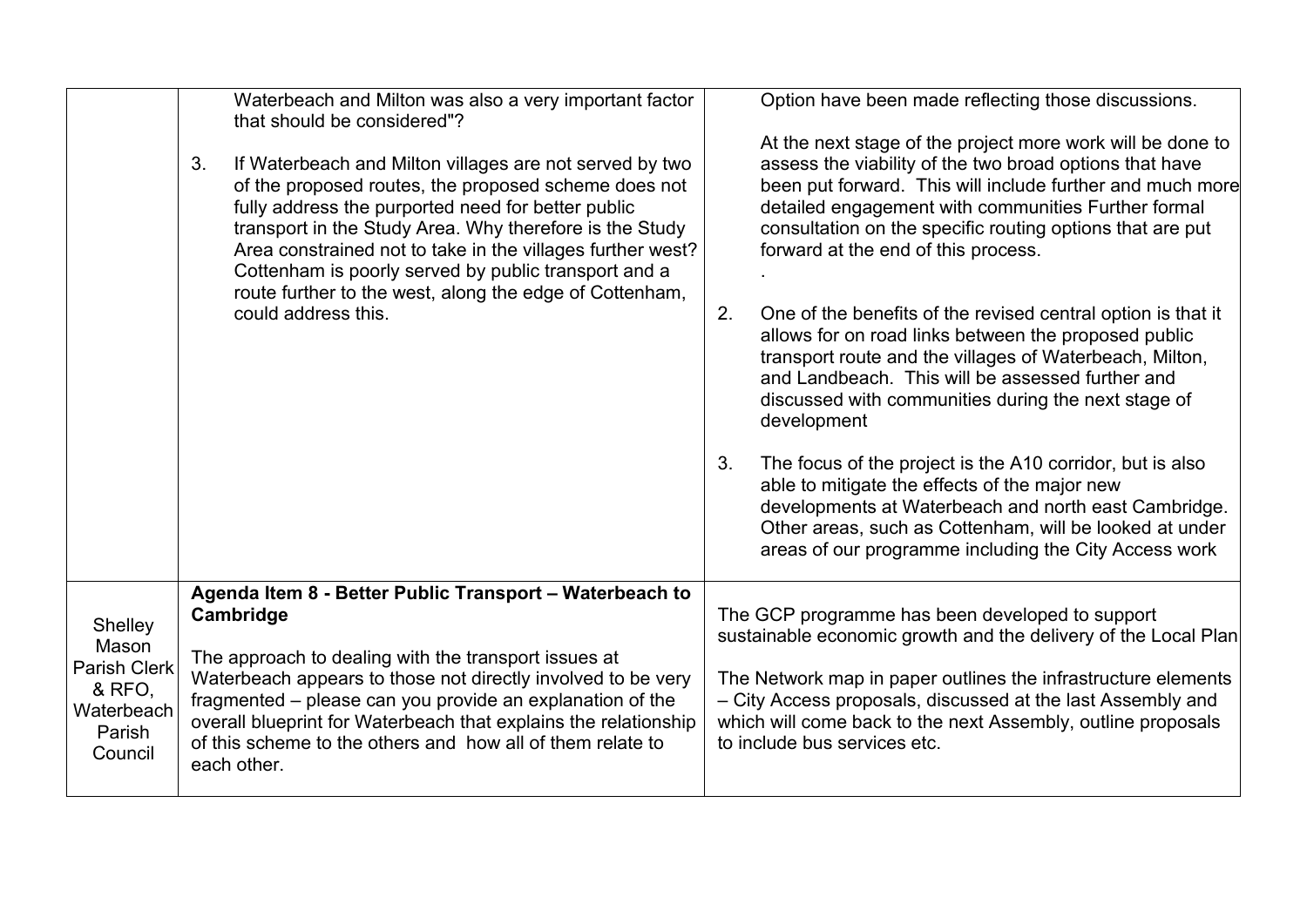|                      | Agenda Item 8 - Better Public Transport - Waterbeach to<br>Cambridge                                                                                                                                                                                                                                                                                                                                                                                                                                                                                                                                                                                                                                                                                                                                                                                                                                                                                                                                                                                                                                                                                                                                                                                                                                                                                                                                                                                                    |                                                                                                                                                                                                                                                                                                                                                                                                                                                                                                                                                                                                                                                                                                                                                                                                                                                                                                                                                                                                                                                      |
|----------------------|-------------------------------------------------------------------------------------------------------------------------------------------------------------------------------------------------------------------------------------------------------------------------------------------------------------------------------------------------------------------------------------------------------------------------------------------------------------------------------------------------------------------------------------------------------------------------------------------------------------------------------------------------------------------------------------------------------------------------------------------------------------------------------------------------------------------------------------------------------------------------------------------------------------------------------------------------------------------------------------------------------------------------------------------------------------------------------------------------------------------------------------------------------------------------------------------------------------------------------------------------------------------------------------------------------------------------------------------------------------------------------------------------------------------------------------------------------------------------|------------------------------------------------------------------------------------------------------------------------------------------------------------------------------------------------------------------------------------------------------------------------------------------------------------------------------------------------------------------------------------------------------------------------------------------------------------------------------------------------------------------------------------------------------------------------------------------------------------------------------------------------------------------------------------------------------------------------------------------------------------------------------------------------------------------------------------------------------------------------------------------------------------------------------------------------------------------------------------------------------------------------------------------------------|
| <b>Jane Williams</b> | The revised central option has been significantly changed as<br>shown on page 169 of 617 of the agenda pack and was not<br>included in the consultation that ended on the 14th December<br>2020. Does the Joint Assembly agree that a further<br>consultation is undertaken before W2C is progressed to the<br>next stage and that a new consultation is also appropriate on<br>the grounds that the revised central option bypasses<br>Waterbeach village and in tandem with the proposed<br>relocation of Waterbeach station to the New Town, residents<br>especially the less mobile and financially able will not have as<br>much access to public transport as they do at present. Does<br>the GCP Joint Assembly agree that a new consultation may<br>change residents views and therefore the revised options?<br>Bearing this in mind and considering that proposals to dual<br>the A10, relocate Waterbeach Station to the New Town and<br>W2C are currently unfunded, developers of the New Town<br>Urban & Civic and RLWE's transport plans are substantially<br>underfunded, Cam Metro scrapped by the Mayor of which<br>W2C is a part, loss of huge swathes of the Cambridge Green<br>Belt, farmland and habitat, does the Joint Assembly agree<br>that the GCP and the Combined Authority work together to<br>provide sustainable, accessible, affordable transport for<br>Waterbeach residents at least cost to the public purse and the<br>environment? | During the first public consultation we set out our ideas for<br>possible areas of investigation for a public transport route<br>between the new town at Waterbeach and Cambridge.<br>Through the course of the consultation period we discussed<br>these options with a large number of stakeholders, local<br>residents and Parish Councils - changes reflect that.<br>At the next stage of the project a lot more work will be done to<br>assess the viability of the two broad options that have been<br>put forward. This will include further and much more detailed<br>engagement with communities, and indeed a further round of<br>formal consultation on the specific routing options that are put<br>forward at the end of this process.<br>The strategic case in the paper makes clear the need for<br>action – the A10 is busy now and the Waterbeach New Town<br>will place significant further pressure on the area.<br>GCP will continue to work with CPCA and others to improve<br>public transport options along the A10 corridor. |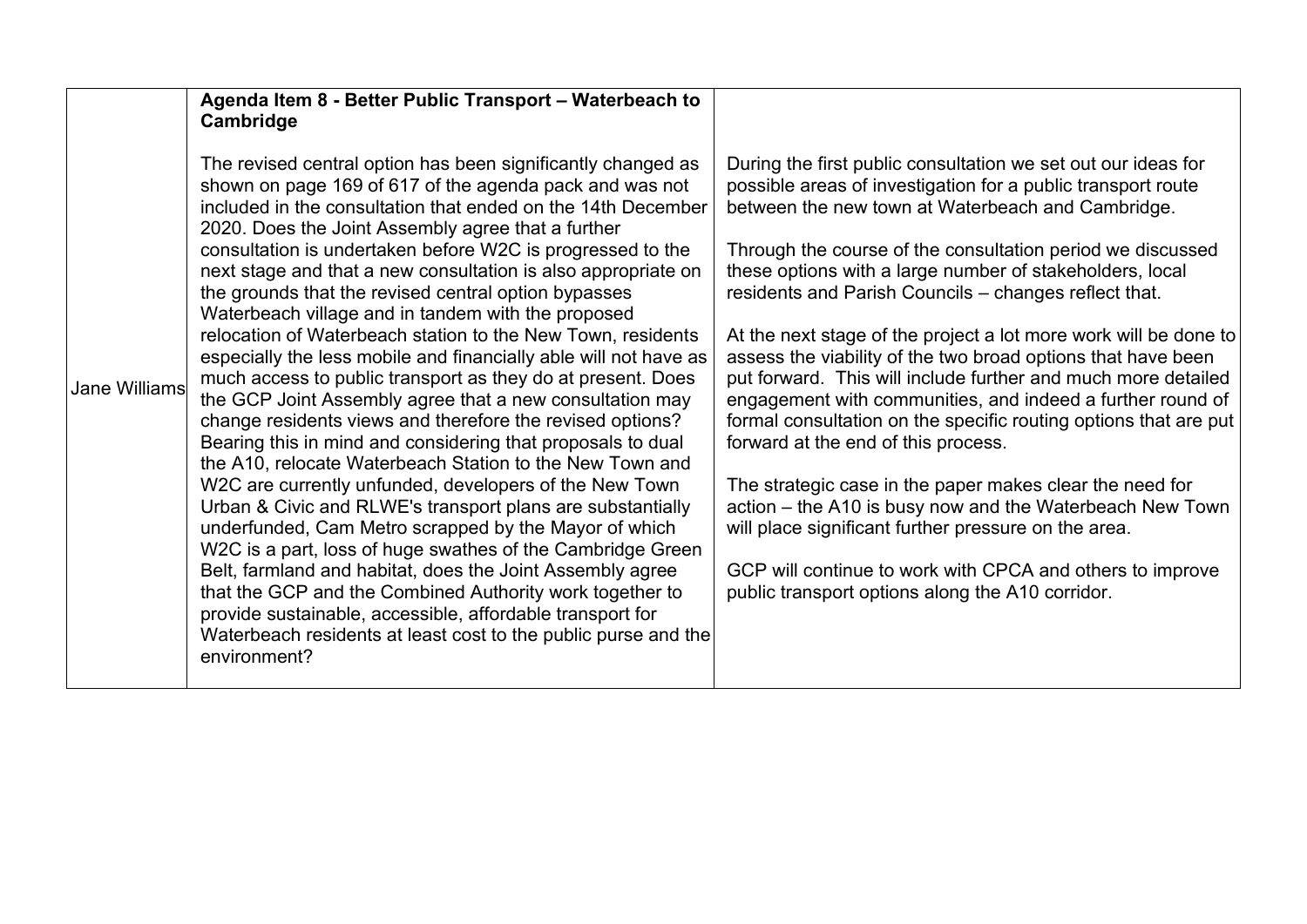|                                                          | Agenda Item 11 - Cambourne to Cambridge Independent                                                                                                                                                                                                                                                                                                                                                                                                                                                                                                                                                                                                                                                                                                                                                                                                                                                                                                                                   |                                                                                                                                                                                                                                                                                                                                                                                                                                                                                                                                                                                                                                                                  |
|----------------------------------------------------------|---------------------------------------------------------------------------------------------------------------------------------------------------------------------------------------------------------------------------------------------------------------------------------------------------------------------------------------------------------------------------------------------------------------------------------------------------------------------------------------------------------------------------------------------------------------------------------------------------------------------------------------------------------------------------------------------------------------------------------------------------------------------------------------------------------------------------------------------------------------------------------------------------------------------------------------------------------------------------------------|------------------------------------------------------------------------------------------------------------------------------------------------------------------------------------------------------------------------------------------------------------------------------------------------------------------------------------------------------------------------------------------------------------------------------------------------------------------------------------------------------------------------------------------------------------------------------------------------------------------------------------------------------------------|
| Dr Marilyn<br>Treacy                                     | <b>Audit</b><br>The mayor has withdrawn support for the CAM and the major<br>transport infrastructure scheme now being proposed is<br>EWRail with a station planned for Cambourne. Against this<br>background, I would like to ask members of the J.A. (rather<br>than the officers) whether they have doubts that the deeply<br>unpopular and environmentally destructive C2C off-road<br>busway scheme with its route through the Cambridge<br>greenbelt is really justified. Given the withdrawal of the CAM<br>and the implementation of a fast rail link from Cambourne to<br>Cambridge and knowing the local geography and commuter<br>destinations, who in their right minds would now endorse a<br>£195m off road busway that runs from Cambourne to Grange<br>Road? The audit raised major issues that have been glossed<br>over in the auditor's conclusions and officers comments. If the<br>purpose of the JA is to scrutinise, why is it not performing its<br>function? | The purpose of the audit is to review the continuing validity of<br>the assumptions and constraints underpinning the C2C<br>scheme, not to evaluate the merits of different options. The<br>conclusions reached are appropriate to the scope of the audit.<br>Recommendations are made to address some oversights and<br>the changing policy context for the scheme, but these do not<br>invalidate the assumptions and constraints that remain valid in<br>the corridor. Therefore, the audit concludes that there is no<br>reason why the scheme should not proceed to the next stage.                                                                         |
| James<br>Littlewood<br>Chief<br>Executive<br><b>CPPF</b> | Agenda Item 11 - Cambourne to Cambridge Independent<br><b>Audit</b><br>Cambridge PPF has identified a number of significant factual<br>errors in the C2C Independent Audit report. For example:<br>"The EWR does not provide an alternative to travel [to]<br>1 <sub>1</sub><br>the City Centre." [Key Finding 7 on p7 / p 312 of the<br>agenda pack]. It will take about 17 minutes by train from<br>Cambourne to Cambridge central station, adjacent to the<br>CB1 business district. From there it is a 20-minute walk,<br>a 6-minute cycle ride or a 5-minute bus ride to the city<br>centre. By comparison, the forecast C2C journey time<br>from Cambourne to the city centre is 31 minutes. How is                                                                                                                                                                                                                                                                             | 1. The travel times quoted are estimates of the in-vehicle<br>journey times that do not take account of the total door-to-<br>door travel times or the transfer times that are incurred at<br>the stations in Cambourne and Cambridge, nor the<br>frequency of public transport services. Several<br>submissions made by individuals and organisations make<br>assertions that EWR would replace the need for the C2C<br>without providing any evidence. It is reasonable to assume<br>that EWR will abstract some travel demand in the corridor<br>- as commented on in S.5.2 of the Audit. Rather than<br>speculate on what might be the impact of the EWR the |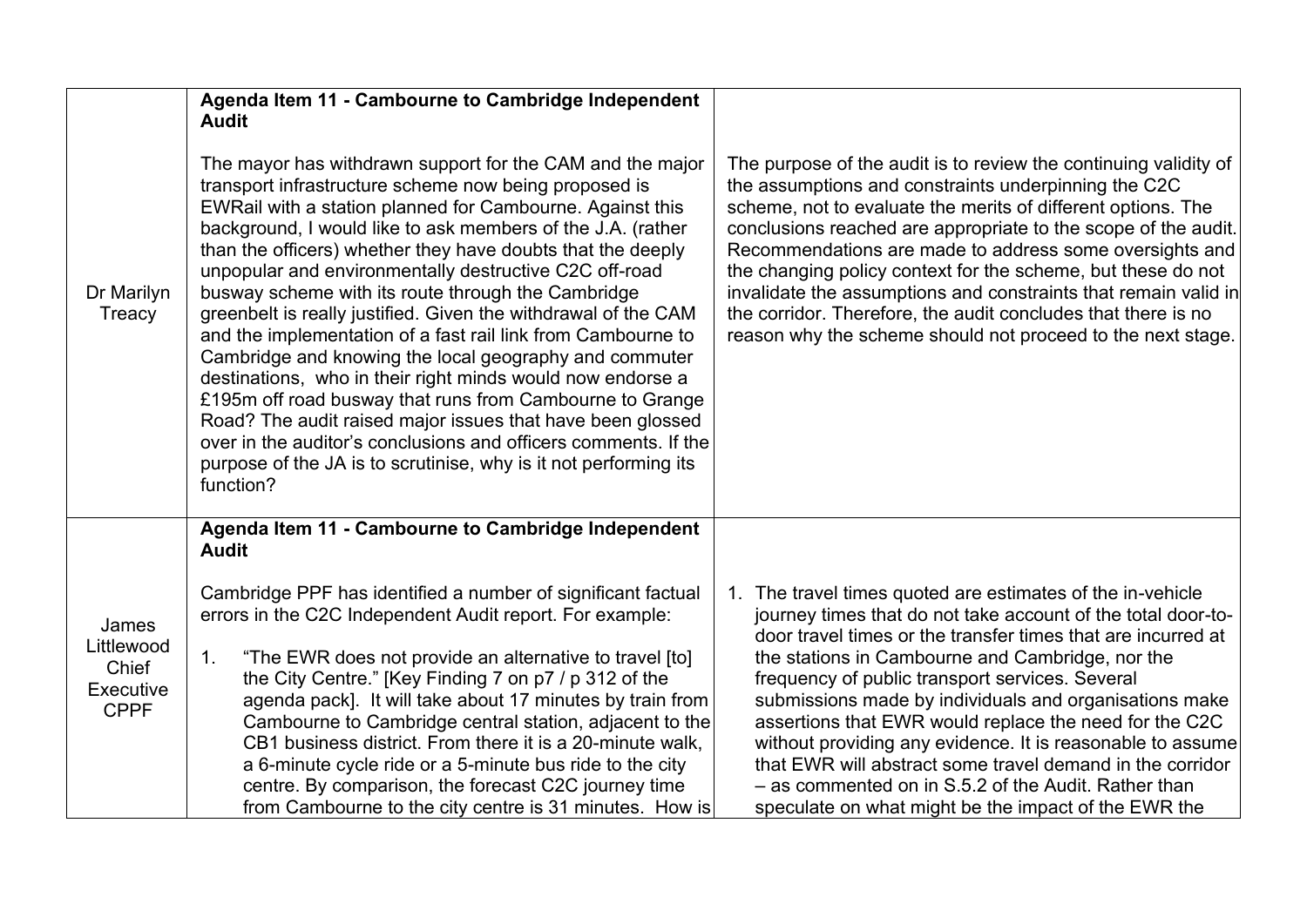| East West Rail not an attractive alternative?                                                                                                                                                                                                                                                                                                                                                                                     | audit concludes that the EWR should be brought into the<br>appraisal framework as stated in Audit Comment A15,<br>p53, and in the Recommendations.                                                                                                                                                                                                                                                                                                                                                                                                                                                                                                                                                                                                                                                                                                                                                                                                                                                                                                                                                                                                                                                                                                                                                                                                                                                                                                                                                                                                                           |  |
|-----------------------------------------------------------------------------------------------------------------------------------------------------------------------------------------------------------------------------------------------------------------------------------------------------------------------------------------------------------------------------------------------------------------------------------|------------------------------------------------------------------------------------------------------------------------------------------------------------------------------------------------------------------------------------------------------------------------------------------------------------------------------------------------------------------------------------------------------------------------------------------------------------------------------------------------------------------------------------------------------------------------------------------------------------------------------------------------------------------------------------------------------------------------------------------------------------------------------------------------------------------------------------------------------------------------------------------------------------------------------------------------------------------------------------------------------------------------------------------------------------------------------------------------------------------------------------------------------------------------------------------------------------------------------------------------------------------------------------------------------------------------------------------------------------------------------------------------------------------------------------------------------------------------------------------------------------------------------------------------------------------------------|--|
| 2.<br>"Current delay on the A1303  in the westbound PM<br>Peak [is] between 50%-75% slower speeds than night-<br>time average speeds." [Section 3.2 on p19 / p324 of the<br>agenda pack]. Analysis of data provided by GCP's Smart<br>Cambridge programme shows there is no significant<br>delay to traffic westbound at any time of day. There is<br>therefore no benefit to be gained from building a<br>westbound busway lane. | 2. This information was extracted from the Outline Business<br>Case which uses data compiled from traffic surveys as<br>documented in the modelling reports. It is one of eight<br>transport constraints listed in S.3.2. The question refers to<br>the current situation but as pointed out in the OBC and<br>summarised in S.3.2 the demand generated by the growth<br>in housing and employment will generate ever greater<br>levels of demand for travel in and around Cambridge, with<br>approximately 29% increase in trips during the AM peak,<br>31% increase during the PM peak and 38% increase<br>during the interpeak period by 2036, and will thereby<br>exacerbate current congestion issues.<br>The Audit finds that the OBC is not as transparent as it<br>should be in presenting projections of future travel<br>demands in the A427/A1303 corridor, as discussed in the<br>review of the Strategic Economic Case: Transport User<br>Benefits (S4.2.1) and commented on in Audit Statement<br>A8 (p.34). The Audit concludes that: "It would be helpful to<br>compare the model outputs on general traffic as well as<br>ridership on the C2C to understand better the impacts of<br>the developments as well as the C2C scheme" (S.7.2.2)<br>Options Development: Preferred Option Impacts, p.74);<br>and in the Recommendations, "More testing of travel<br>demands under different scenarios would be helpful, in<br>understanding the long-term impacts of the scheme on<br>general traffic in the corridor as well as on bus ridership"<br>$(p.77)$ . |  |
|                                                                                                                                                                                                                                                                                                                                                                                                                                   | 3. The Audit presents the published information on the Girton                                                                                                                                                                                                                                                                                                                                                                                                                                                                                                                                                                                                                                                                                                                                                                                                                                                                                                                                                                                                                                                                                                                                                                                                                                                                                                                                                                                                                                                                                                                |  |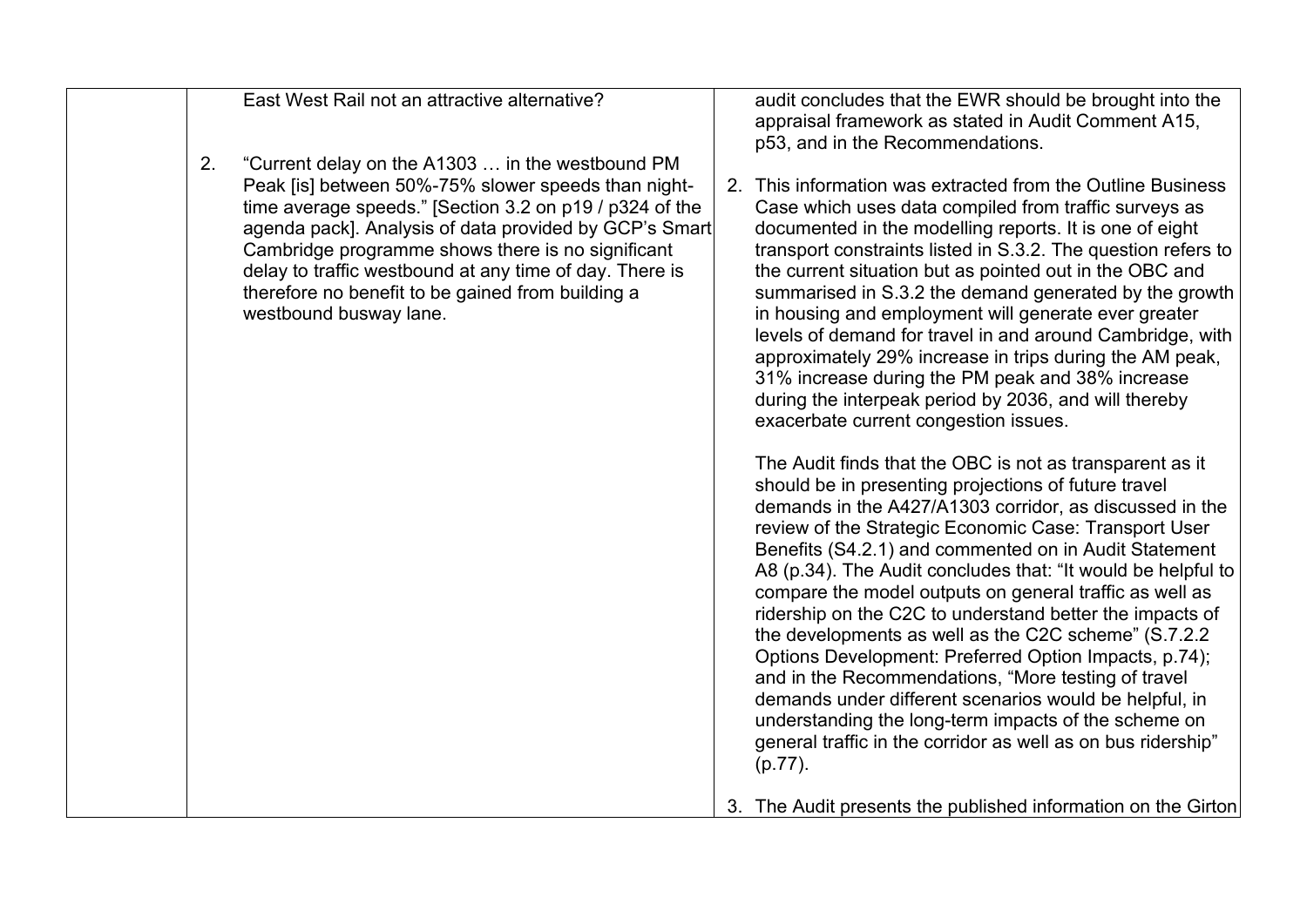|                                                                    | 3.<br>"Development of a new all-ways junction or any other<br>development at Girton Interchange would most likely<br>need to be delivered by Highways England and therefore<br>beyond the control of local stakeholders." [Section 6.6.2<br>on p66 / p371 of the agenda pack]. Junction 7a on the<br>M11 is being delivered and part-funded by Essex County<br>Council. A consortium of stakeholders, including GCP,<br>could co-fund and deliver a major transport hub at the<br>Girton Interchange. | Interchange as it exists in the CPCA Local Transport Plan<br>and Highways England committed schemes. The Audit is<br>not able to speculate on alternative delivery mechanisms<br>or the prospects for an all-ways junction at the Girton<br>interchange. Claims are made in several submissions that<br>fixing the Girton interchange would solve the transport<br>issues in the A428/A1303 corridor without providing any<br>evidence. Improving a road junction that encourages more<br>traffic will not contribute to transport strategies of the GCP<br>and CPCA in shifting car users to public transport? |
|--------------------------------------------------------------------|-------------------------------------------------------------------------------------------------------------------------------------------------------------------------------------------------------------------------------------------------------------------------------------------------------------------------------------------------------------------------------------------------------------------------------------------------------------------------------------------------------|-----------------------------------------------------------------------------------------------------------------------------------------------------------------------------------------------------------------------------------------------------------------------------------------------------------------------------------------------------------------------------------------------------------------------------------------------------------------------------------------------------------------------------------------------------------------------------------------------------------------|
|                                                                    | These misunderstandings clearly influenced the auditors'<br>conclusions in denying that East West Rail radically alters the<br>business case, and in rejecting 'quick win' in-highway<br>proposals and 'fixing' the Girton Interchange. We ask<br>Assembly members to recommend to officers that they seek<br>corrections to the audit report before it is presented to the<br>Board on 1 July.                                                                                                       | There is no need to amend the audit report in the light of these<br>questions.                                                                                                                                                                                                                                                                                                                                                                                                                                                                                                                                  |
|                                                                    | Item 11 Cambourne to Cambridge Independent Audit                                                                                                                                                                                                                                                                                                                                                                                                                                                      |                                                                                                                                                                                                                                                                                                                                                                                                                                                                                                                                                                                                                 |
| <b>Heather Du</b>                                                  | NNRA welcomes the publication of the audit report on the<br>Cambridge to Cambourne scheme.                                                                                                                                                                                                                                                                                                                                                                                                            | Adams Road is not part of the recommended preferred route<br>for C2C.                                                                                                                                                                                                                                                                                                                                                                                                                                                                                                                                           |
| Quesnay<br>Chair,<br>North<br>Newnham<br>Residents'<br>Association | Will the Joint Assembly please reaffirm its commitment to the<br>safety of the 5900 cyclists a day who use Adams Road as the<br>main route between the West Cambridge site and Grange<br>Road and ensure that the Environmental Impact Assessment<br>takes account of the environmental factors affecting this<br>important part of the West Cambridge Conservation Area<br>which led 3300 people to sign a petition against the use of<br>Adams Road for buses?                                      | The GCP intends to promote improvements to the safety of<br>cyclists using Adams Road as a part of the Comberton<br>Greenway, and should be in a position to discuss proposals<br>with local residents in the near future.                                                                                                                                                                                                                                                                                                                                                                                      |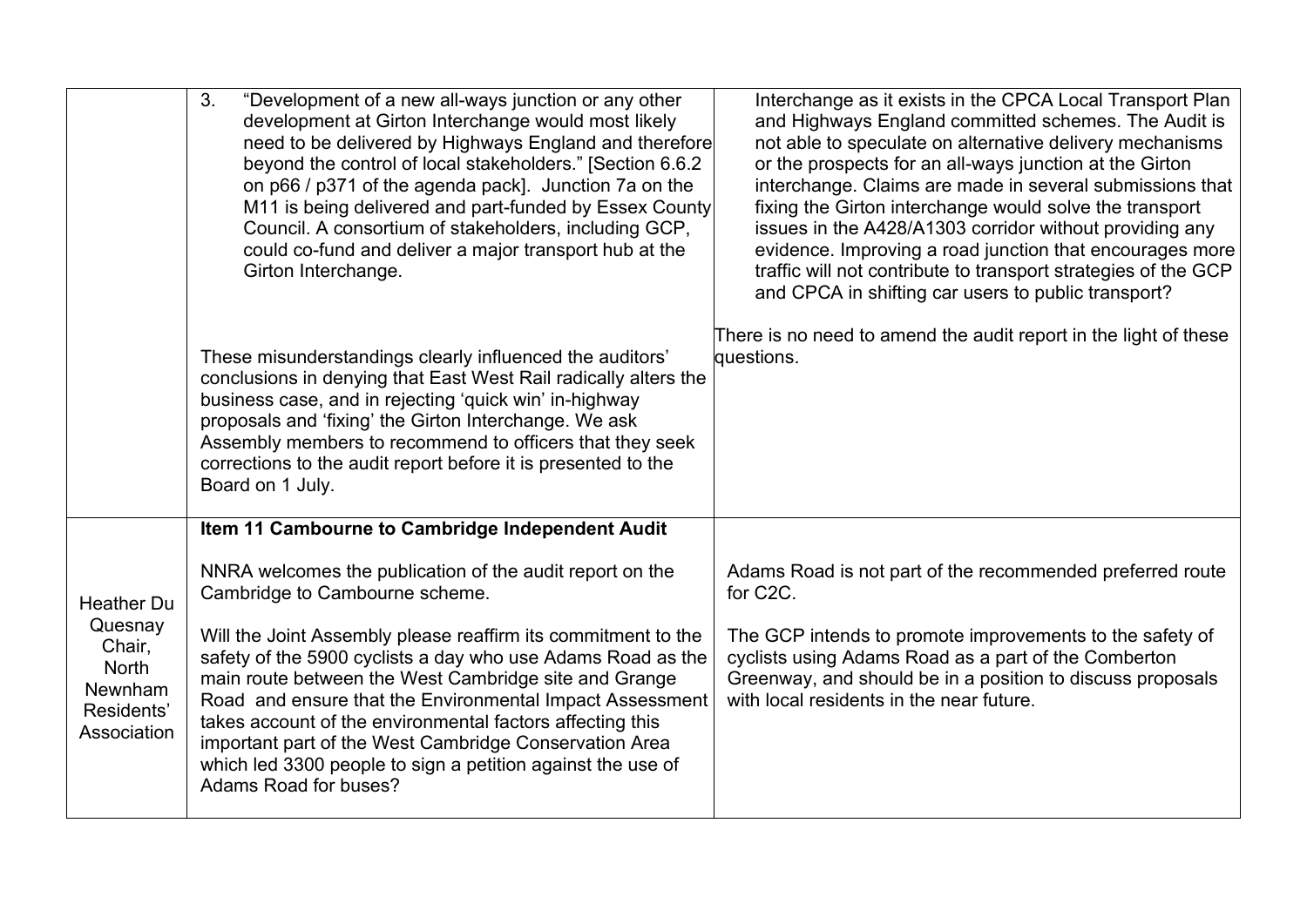|                          | Item 11 Cambourne to Cambridge Independent Audit                                                                                                                                                                                                                                                                                                                                                                                                                                                                                                                                                                                                                                |                                                                                                                                                                                                                                                                                                                                                                                                                                                                                                        |
|--------------------------|---------------------------------------------------------------------------------------------------------------------------------------------------------------------------------------------------------------------------------------------------------------------------------------------------------------------------------------------------------------------------------------------------------------------------------------------------------------------------------------------------------------------------------------------------------------------------------------------------------------------------------------------------------------------------------|--------------------------------------------------------------------------------------------------------------------------------------------------------------------------------------------------------------------------------------------------------------------------------------------------------------------------------------------------------------------------------------------------------------------------------------------------------------------------------------------------------|
| Dan Strauss              | As one of the organisers of the Save Your Cycle Route<br>petition of 3300 signatories, which urged the GCP not to use<br>Adams Road, the busiest cycle route in Cambridge, as the<br>final stage of the C2C, I welcome the Audit report.<br>Leaving Adams Road Bus-free will improve the safety of 6000<br>cyclists a day.<br>However, more needs to be done on Adams Road as cycle<br>traffic is set to double as the West Cambridge site grows.<br>When will parking be removed and traffic-calming measures<br>introduced?                                                                                                                                                   | Adams Road is not part of the recommended preferred route<br>for C2C.<br>The GCP intends to promote improvements to the safety of<br>cyclists using Adams Road as a part of the Comberton<br>Greenway, and should be in a position to discuss proposals<br>with local residents in the near future                                                                                                                                                                                                     |
| Glyn<br><b>Huskisson</b> | Agenda Item 12 - CSETS<br>Babraham to Bio-Medical Campus proposed Busway and<br>Park and Ride<br>A 2020 King's college, London study found that pm2.5<br>particulates from tyres and brakes are 1000 times more<br>harmful than car exhausts as they cause and exacerbate<br>asthma and COPD. Pm2.5 particulates have been known to<br>be dangerous for some time. Bus tyres are large so they will<br>cause significant pollution in what is currently clean air in our<br>countryside. Did you consider this factor when opting for a<br>busway e.g. in your environmental assessment, or when you<br>stated that the busway would be 'cleaner' and 'improve air<br>quality'? | The assessment has considered emissions of PM2.5. This<br>includes emissions from exhausts, tyre and brake wear and<br>road abrasion for all road emission sources, including buses.<br>The data used in the assessment was taken from DEFRA's<br><b>Emission Factor Toolkit.</b><br>The air quality assessment shows that the scheme has no<br>significant effects on PM2.5 concentrations and total PM2.5<br>concentrations along the route remain well below the relevant<br>air quality standards. |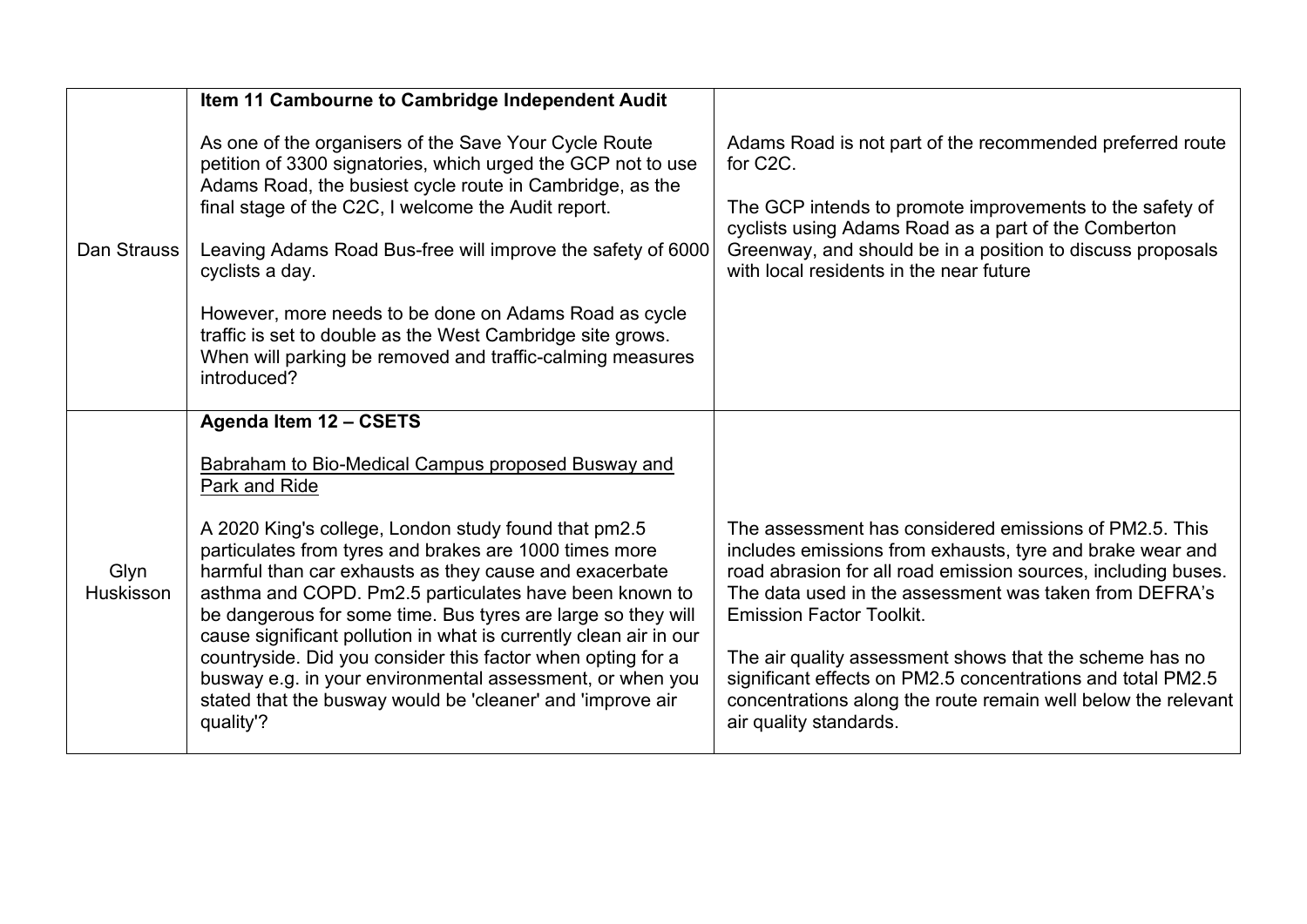|                  | Agenda Item 12 - CSETS                                                                                                                                                                                                                                                                                                                                                                                                                                                                                                                                                                                                                                                                                                                                                                                                                                                                                                                                                      |                                                                                                                                                                                                                                                                                                                                                                                                                                                                                                                             |
|------------------|-----------------------------------------------------------------------------------------------------------------------------------------------------------------------------------------------------------------------------------------------------------------------------------------------------------------------------------------------------------------------------------------------------------------------------------------------------------------------------------------------------------------------------------------------------------------------------------------------------------------------------------------------------------------------------------------------------------------------------------------------------------------------------------------------------------------------------------------------------------------------------------------------------------------------------------------------------------------------------|-----------------------------------------------------------------------------------------------------------------------------------------------------------------------------------------------------------------------------------------------------------------------------------------------------------------------------------------------------------------------------------------------------------------------------------------------------------------------------------------------------------------------------|
| <b>John Hall</b> | If the Joint Assembly acknowledges that, since the<br>vote/choice approx two years ago for the proposed South<br>Eastern route, on which this proposal rests, that firstly,<br>through the efforts of the GCP, the public is much better<br>informed about the advantages and disadvantages of the<br>route, and secondly, that much has changed, including the<br>future of flexible working, the global climate and<br>environmental sensitivity of the public, local conditions on<br>water stress, local decisions on the Cambridge Metro etc,<br>then would the Joint Assembly therefore recommend to the<br>board, that in view of the reduced urgency following the<br>pandemic, that, it is only reasonable that a further vote / choice<br>should be held by a more informed public, or their locally<br>elected representatives, to affirm support for the proposal<br>against some of the other recent alternatives that have been<br>suggested as improvements? | In Greater Cambridge people are returning to cars more<br>quickly than any other mode. In this situation the strategic<br>case for the CSET scheme remains strong.<br>It is currently too early to make any reliable assessment of the<br>long-term impact of COVID-19 on travel demand within the<br>CSET study area. The business case for the scheme will, in<br>accordance with DfT requirements, continue to be reviewed<br>and updated as new data becomes available                                                  |
| Roger French     | Agenda Item 12 - CSETS<br>A report published in March 2021 by expert consultants i-<br>Transport, commissioned by Stapleford and Gt Shelford<br>Parish Councils and supported by local crowdfunding, found<br>that the Shelford Railway Alignment (SRA) was a viable route<br>option and Mott MacDonald had substantially over estimated<br>the extent of demolition required. The GCP's own<br>'independent' assessment also found that design compromise<br>was not considered a 'show stopper' that rules out the<br>feasibility of the SRA at this stage.<br>How can this be squared with a senior Officer of the GCP<br>making a public statement* "We know that the proposal will                                                                                                                                                                                                                                                                                     | The alternative route using the alignment of the former<br>Cambridge-Haverhill railway through Stapleford and Shelford<br>has been evaluated by GCP and is included in the report.<br>That evaluation, in accordance with DfT requirements,<br>continues to show issues of cost, impact on local properties<br>and on the railway as being significant.<br>The development of the project has been informed by<br>community and stakeholder engagement since its inception in<br>2016, in accordance with DfT requirements. |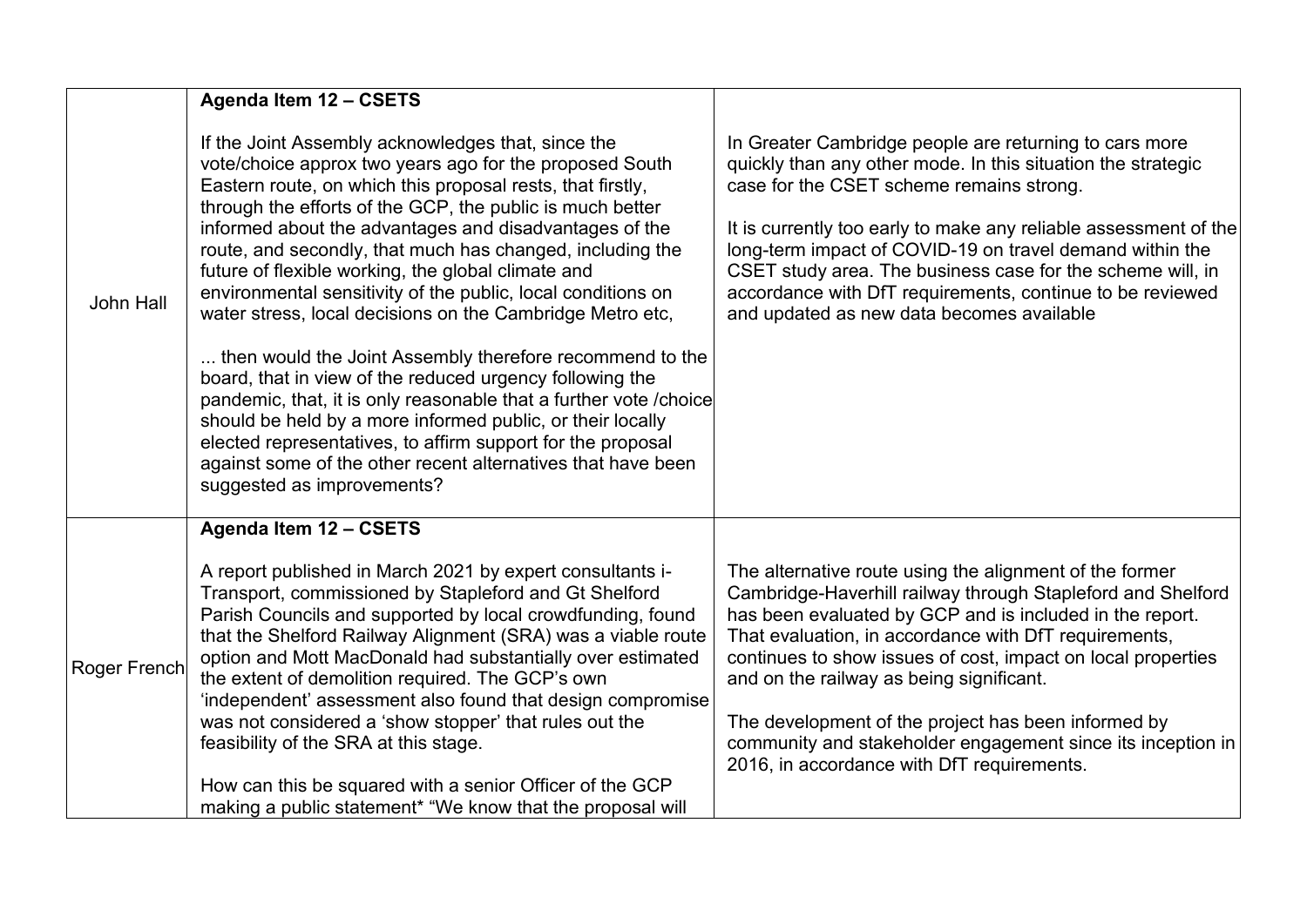|             | require us to knock down a lot of homes and commercial<br>properties". Will the GCP now agree to pause and review in<br>detail the alternative routes in accordance with industry<br>recognised and transparent optioneering processes which<br>are evidence based?<br>*ITV Anglia early evening news 3/6/21                                                                                                                                                                                                                                                                                                               | The Statement of Community Involvement records how<br>community and stakeholder engagement has influenced the<br>development of the CSET project and the rigorous route<br>appraisals has led to the preferred route being chosen.                                                                                                                                                                                                                                                                  |
|-------------|----------------------------------------------------------------------------------------------------------------------------------------------------------------------------------------------------------------------------------------------------------------------------------------------------------------------------------------------------------------------------------------------------------------------------------------------------------------------------------------------------------------------------------------------------------------------------------------------------------------------------|-----------------------------------------------------------------------------------------------------------------------------------------------------------------------------------------------------------------------------------------------------------------------------------------------------------------------------------------------------------------------------------------------------------------------------------------------------------------------------------------------------|
|             | Agenda Item 12 - CSETS                                                                                                                                                                                                                                                                                                                                                                                                                                                                                                                                                                                                     |                                                                                                                                                                                                                                                                                                                                                                                                                                                                                                     |
| Rosie Brown | According to the National Planning Policy framework, 'The<br>fundamental aim of Green Belt policy is to prevent urban<br>sprawl by keeping land permanently open'. And yet the<br>proposed Stapleford CSET Busway stop is adjacent to a 47<br>hectare potential development site for 987 houses, with over<br>800 further home developments proposed in proximity to the<br>busway stops between Hinton and Haverhill roads. This<br>proposed development is all situated within Green Belt land<br>and the housing and Busway projects are inextricably linked.<br>The proposed development will, in aggregate, result in | The CSET scheme is subject to a detailed Environmental<br>Impact Assessment (EIA) of the scheme and takes into<br>account ongoing developments in the planning process.<br>The existing housing development that is being built at<br>present has been taken this into account in the EIA for the<br>CSET scheme.<br>The independent assessment by Planning consultants<br>concludes that the degree of harm to the Green Belt from the<br>proposals (would be between Moderate, Moderate-Minor and |
|             | significant sprawl and environmental impacts- including loss<br>of wildlife habitats and biodiversity, more cars on the road,<br>unsustainable levels of water use, and erosion of flood<br>resilience. These cumulative environmental impacts of the<br>Busway and associated property development will never be<br>subject to strategic evaluation.<br>The CSET busway scheme was classified as poor value for                                                                                                                                                                                                           | Minor with appropriate planting, assessed in the context of the<br>surrounding environment) will, with careful and robust<br>landscaping and retention of as much of the existing<br>vegetation as possible, harm to the Green Belt would be<br>minimised. – we have committed to do this.<br>This assessment will be reported in the Environmental<br>Statement that will be submitted as part of the TWAO                                                                                         |
|             | money per DfT methodology before C-19 impacted working<br>patterns and the CAM project was scrapped, and this is<br>without taking into consideration the cumulative impacts that<br>come from the proposed large scale destruction of our Green<br>Belt.                                                                                                                                                                                                                                                                                                                                                                  | application.<br>The business case for the scheme will continue to be<br>reviewed and updated as new data becomes available, this<br>includes the BCR.                                                                                                                                                                                                                                                                                                                                               |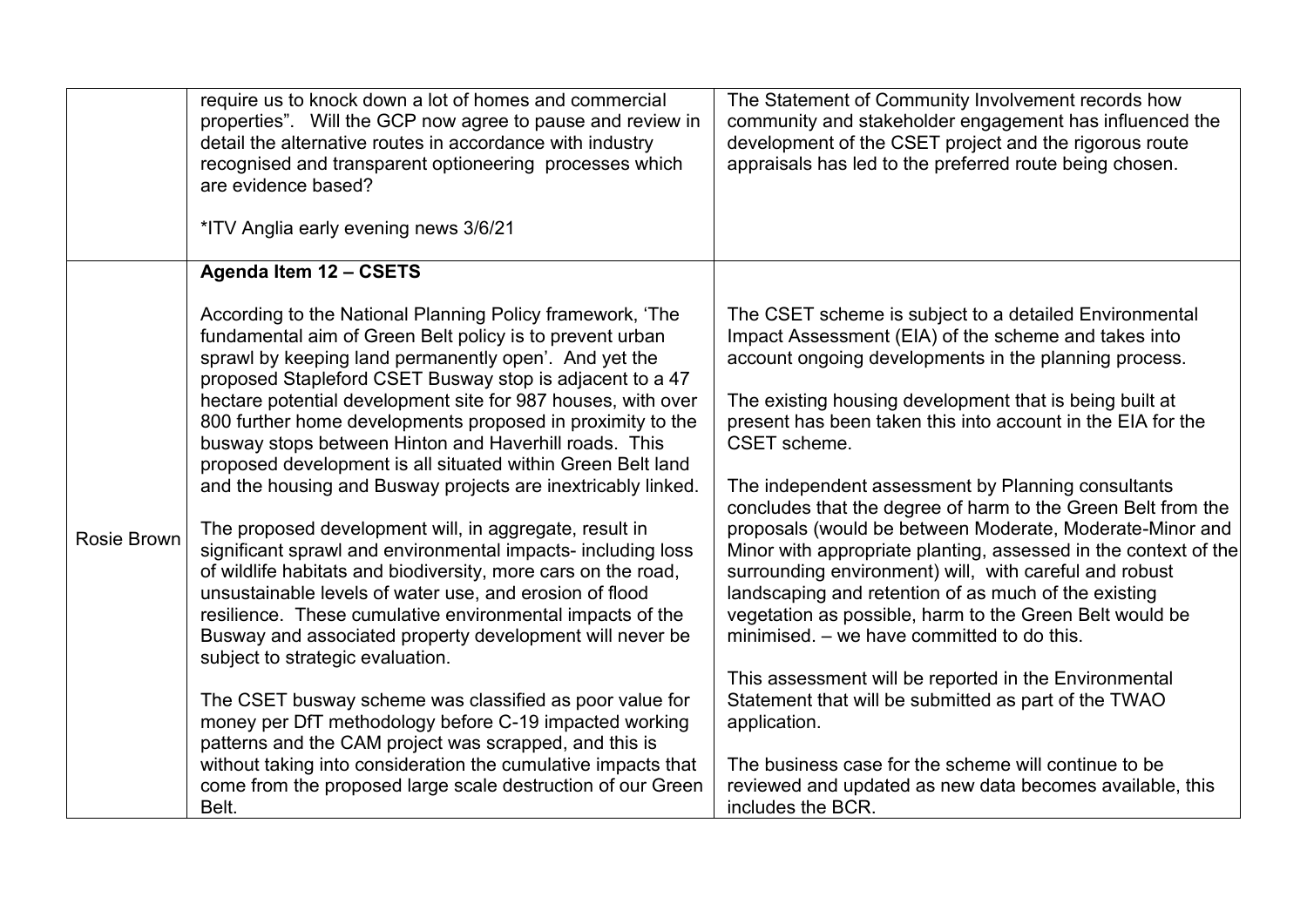|                   | discuss with my children the need for more affordable public<br>transport in this area but I am unable to explain to them the<br>logic behind carving their local environment into bitesize<br>chunks for property developers, or how encouraging people to<br>drive to a 2,000+ space park and ride facility will take us<br>towards carbon neutrality. How can the GCP continue to<br>propose the CSET 'white elephant' to current residents,<br>taxpayers and future generations? Please pause the scheme<br>and rethink smarter, sustainable public transport solutions for<br>this area. |                                                                                                                                                                                                                                                                                                                           |
|-------------------|-----------------------------------------------------------------------------------------------------------------------------------------------------------------------------------------------------------------------------------------------------------------------------------------------------------------------------------------------------------------------------------------------------------------------------------------------------------------------------------------------------------------------------------------------------------------------------------------------|---------------------------------------------------------------------------------------------------------------------------------------------------------------------------------------------------------------------------------------------------------------------------------------------------------------------------|
|                   | Agenda Item 12 - CSETS                                                                                                                                                                                                                                                                                                                                                                                                                                                                                                                                                                        |                                                                                                                                                                                                                                                                                                                           |
|                   | Since COVID-19 our way of living is challenged. Our outlook<br>and our future vision transformed.                                                                                                                                                                                                                                                                                                                                                                                                                                                                                             | In Greater Cambridge people are returning to cars more<br>quickly than any other mode. In this situation the strategic<br>case for the CSET scheme remains strong.                                                                                                                                                        |
|                   | Aspects of Cambridge transport access - Waterbeach,<br>Northstowe, Cambourne, Bedford, Great Abington - are being<br>addressed separately. No Linton or Haverhill. An even more<br>fragmented Cambridge approaches.                                                                                                                                                                                                                                                                                                                                                                           | It is currently too early to make any reliable assessment of the<br>long-term impact of COVID-19 which is why the CSETS<br>business will continue to be reviewed and updated as new<br>data becomes available - in accordance with DfT guidance                                                                           |
| Martin<br>Goldman | East-West Rail - without public consultation - rejects a<br>northern route. They plan to divide communities. Viaducts<br>twice the height of our houses are proposed to carry noisy<br>trains with smelly and dangerous diesel freight fumes to be<br>broadcast far and wide. No electrification!                                                                                                                                                                                                                                                                                             | The GCP does have an Integrated Strategy to respond to the<br>transport challenges in our area - we need new infrastructure,<br>new services and to refocus the city centre away from the<br>private car. Today's agenda covers some of our infrastructure<br>proposals, modelled on the hugely successful Cambridgeshire |
|                   | The wisdom and practice of professional consultants claim to<br>quantify value and economic benefit. This is in the process of<br>having its principles challenged. The how of its measurement                                                                                                                                                                                                                                                                                                                                                                                                | Guided Busway, but modernised to be electric vehicles and<br>adopting less intrusive guided technology.                                                                                                                                                                                                                   |
|                   | and for whom.                                                                                                                                                                                                                                                                                                                                                                                                                                                                                                                                                                                 | The last Joint Assembly meeting considered the City Access<br>and Public Transport services proposals and these will be<br>brought back to the next meet in detail.                                                                                                                                                       |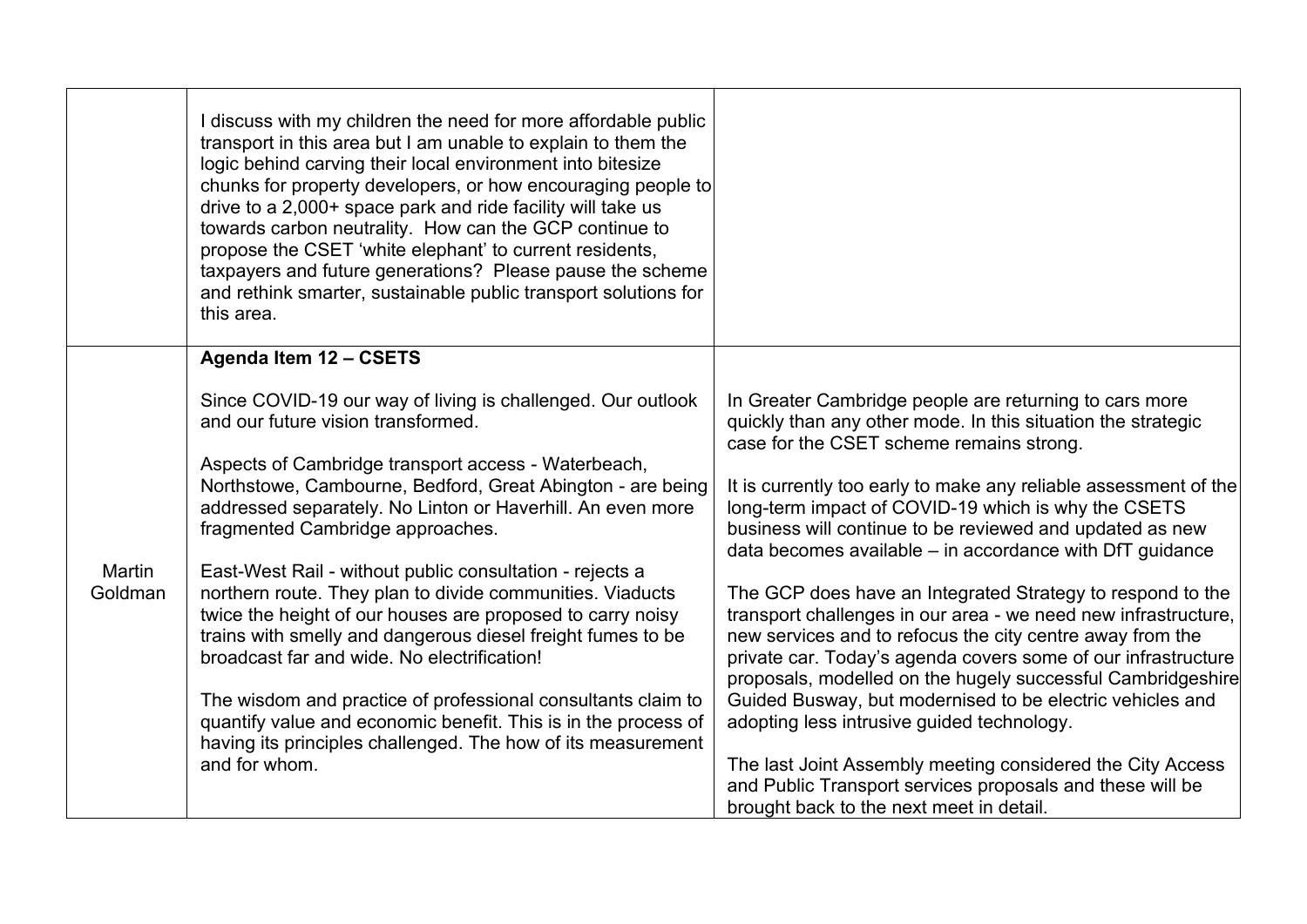|                     | The wisdom of hindsight is wonderful. 25 years ago a<br>campaign for a railway to link Cambridge to St Ives was<br>defeated. We got the guided bus, with half the number of<br>promised passengers. It is 8 kilometres short of the<br>Edinburgh-London mainline. Freight cannot use it. Two thirds<br>of the time it is empty.<br>Another bus route is proposed, dividing the Gog Magog Hills.<br>Perversely, it does not align to existing routes. More<br>congestion. More opportunities to litter the Green Belt with<br>housing.<br>More than any other part of England, wildlife has declined in<br>Cambridgeshire. A call for a Nature Network is made. A band<br>of opportunity exists: Fulbourn, across the Gog Magogs,<br>Wandlebury, Trumpington Meadows and Coton.<br>Pressure for recreational space close to our homes has risen.<br>We need to create more practical opportunities to generate<br>and reinforce our physical and mental wellbeing.<br>We need to link our overview of these individual issues in a<br>longer-term vision - one to avoid compounding historic<br>planning failures.<br>Where is the joined-up thinking in Cambridge area transport<br>strategy? | Together these initiatives, along with Greenways, Cross City<br>Cycling, Cambridge South Station, state of the art traffic<br>signals and the like form part of our integrated strategy. |
|---------------------|-----------------------------------------------------------------------------------------------------------------------------------------------------------------------------------------------------------------------------------------------------------------------------------------------------------------------------------------------------------------------------------------------------------------------------------------------------------------------------------------------------------------------------------------------------------------------------------------------------------------------------------------------------------------------------------------------------------------------------------------------------------------------------------------------------------------------------------------------------------------------------------------------------------------------------------------------------------------------------------------------------------------------------------------------------------------------------------------------------------------------------------------------------------------------------------------------|------------------------------------------------------------------------------------------------------------------------------------------------------------------------------------------|
|                     | Agenda Item 12 - CSETS                                                                                                                                                                                                                                                                                                                                                                                                                                                                                                                                                                                                                                                                                                                                                                                                                                                                                                                                                                                                                                                                                                                                                                        |                                                                                                                                                                                          |
| Colin<br>Greenhalgh | Given the current poor business case for CSET, why is the<br>new economic model not being made available for public<br>scrutiny and does this not undermine the credibility of the<br>methodology and the resulting projections?                                                                                                                                                                                                                                                                                                                                                                                                                                                                                                                                                                                                                                                                                                                                                                                                                                                                                                                                                              | The new economic model is currently in draft form and being<br>reviewed – this will inform future developments of the<br>scheme. The model will be published when complete.              |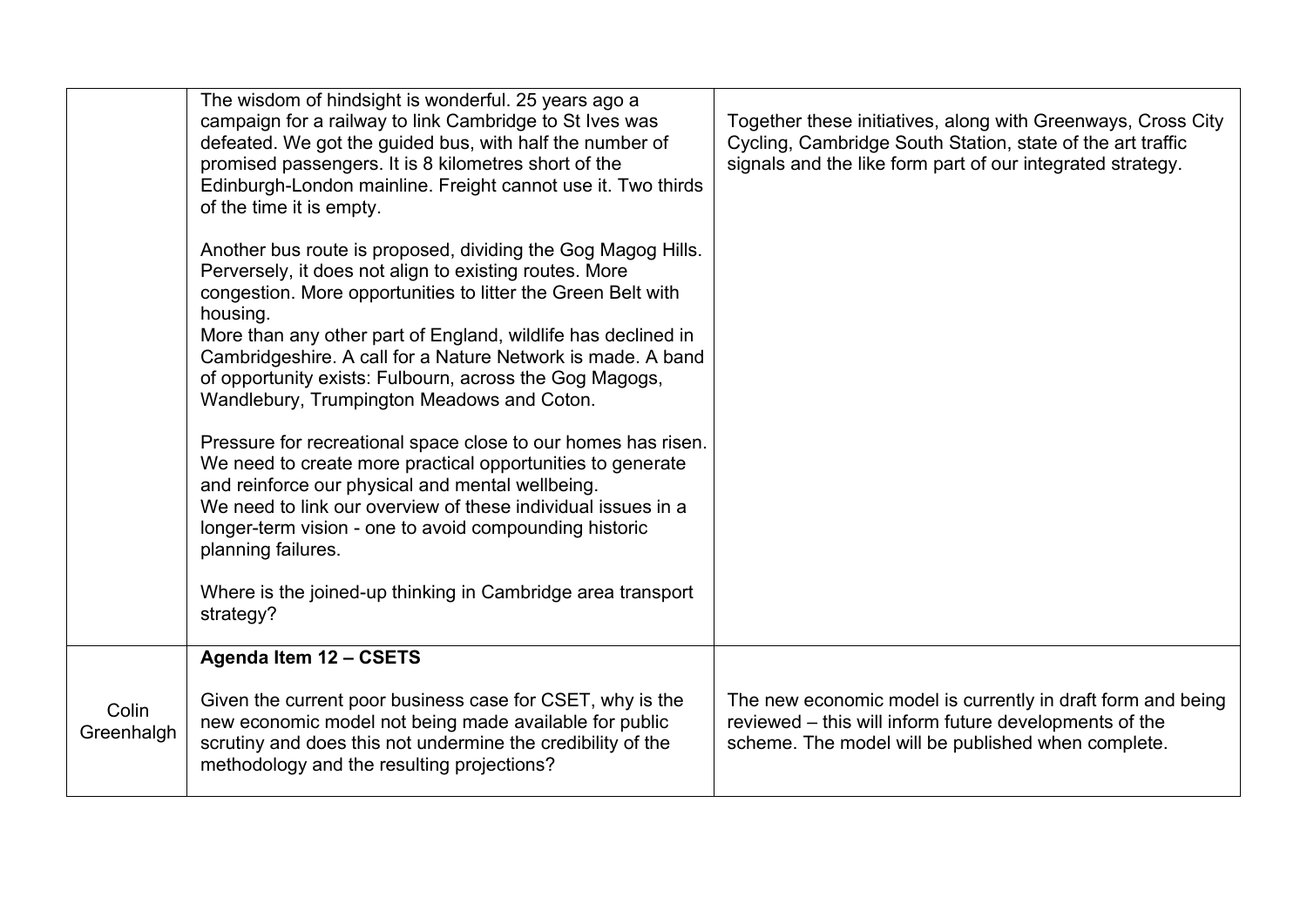|                                                                                                                   | Agenda Item 12 - CSETS                                                                                                                                                                                                                                                                                                                                                                                                                                                                                                                                                                                                                                                                                                                                                                                                                     |                                                                                                                                                                                                                                                                                                                                                                                                                                                                                                                                                                                                                        |
|-------------------------------------------------------------------------------------------------------------------|--------------------------------------------------------------------------------------------------------------------------------------------------------------------------------------------------------------------------------------------------------------------------------------------------------------------------------------------------------------------------------------------------------------------------------------------------------------------------------------------------------------------------------------------------------------------------------------------------------------------------------------------------------------------------------------------------------------------------------------------------------------------------------------------------------------------------------------------|------------------------------------------------------------------------------------------------------------------------------------------------------------------------------------------------------------------------------------------------------------------------------------------------------------------------------------------------------------------------------------------------------------------------------------------------------------------------------------------------------------------------------------------------------------------------------------------------------------------------|
| Lynda Warth<br>County<br>Access &<br><b>Bridleways</b><br>Officer $-$<br>Cambs<br><b>British Horse</b><br>Society | <b>Issues for Consideration:</b><br>2.2 Wherever possible, feedback received has been<br>incorporated into the scheme's design. The following key<br>refinements have been made to the scheme's design<br>following recommendations and preferences raised in the<br>consultation. A number of design refinements have been<br>made following the EIA consultation, including:<br>Pedestrian and cycle access to Nine Wells Local Nature<br>$\bullet$<br>Reserve subject to landowner agreement;<br>This should include equestrian access – these routes have<br>been used on a permissive basis by equestrians for over 25<br>years. Please could the Joint Assembly confirm that any<br>permissive access to Nine Wells Local Nature Reserve will be<br>negotiated for all non motorised users and not just<br>pedestrians and cyclists? | It has been provisionally agreed that the bridleway status will<br>extend up to where the Active Travel Path diverges from<br>Passenger Travel Route, allowing equestrians to use<br>permissive paths at Nine Wells.<br>There will also be ability for equestrians to use the land to the<br>east of the route (between the route and hedge) where there<br>will be wide area of open grass than then leads up to Nine<br>Wells and the existing permissive paths in the area.<br>Equestrian access to the Nine Wells Nature Reserve will be<br>further considered with landowners during the next stage of<br>design. |
| Gavin Flynn                                                                                                       | Agenda Item 12 - CSETS<br>The CSET as planned bypasses existing centres of<br>population and carves a swathe of destruction across our<br>local greenbelt. Moreover, a tarmac road is carbon-intensive,<br>as is the 2,000-space carpark needed at Babraham to support<br>CSET. The latter will undermine local bus services by<br>attracting people into their cars.<br>Given all three Council's stated support for sustainability,<br>doubling nature and preserving green spaces as part of their<br>strategy for climate change, and the recent Cambridge Nature<br>Network with its emphasis on the Magog Hills, will the GCP                                                                                                                                                                                                        | The CSETS was originally envisaged to serve the business<br>parks only. Following consultation proposals to move closer to<br>villages were included.<br>The vehicles that will use the travel hub at Babraham are<br>already using the A1307 to access Cambridge. They are<br>congesting our roads and limiting the effectiveness of our<br>local bus services. The CSETS scheme will significantly<br>improve that situation.                                                                                                                                                                                        |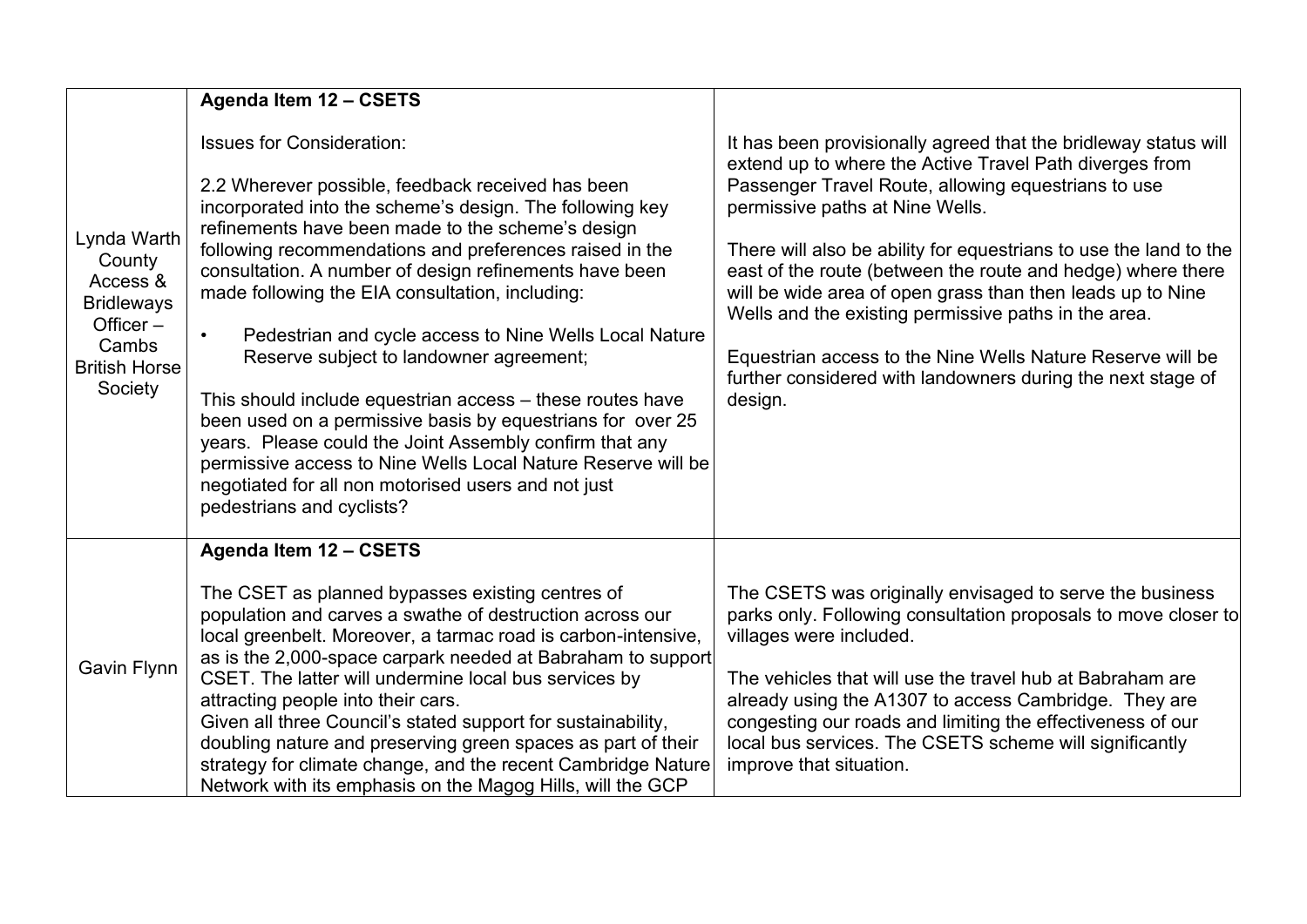|                                             | listen to public demands for an open and transparent<br>reassessment of alternatives to their proposal?                                                                                                                                                                                                                                                                                                                                                                                                                                                                                                                                                                                                                                           | Experience from the Cambridgeshire Guided Busway does<br>not support the assertion that local bus services will get<br>worse. Rather, improved journey times & reliability<br>encourages patronage                                                                                                                                                                |
|---------------------------------------------|---------------------------------------------------------------------------------------------------------------------------------------------------------------------------------------------------------------------------------------------------------------------------------------------------------------------------------------------------------------------------------------------------------------------------------------------------------------------------------------------------------------------------------------------------------------------------------------------------------------------------------------------------------------------------------------------------------------------------------------------------|-------------------------------------------------------------------------------------------------------------------------------------------------------------------------------------------------------------------------------------------------------------------------------------------------------------------------------------------------------------------|
|                                             | Agenda Item 12 - CSETS                                                                                                                                                                                                                                                                                                                                                                                                                                                                                                                                                                                                                                                                                                                            |                                                                                                                                                                                                                                                                                                                                                                   |
| Jenny Coe                                   | An integrated transport strategy for Cambridge and beyond<br>would bring CSET together with East West Rail, existing rail<br>lines, greenways, expanded on-road bus services, pedestrian<br>routes and restrictions on car access to the city centre in a<br>strategic, joined up manner, rather than hoping that they will<br>all somehow magically come together to solve congestion and<br>pollution and serve an expanding city over the coming<br>decades: given that the new Mayor proposes to review the<br>Cambridge Autonomous Metro, can the GCP justify why is<br>does not appear to be pausing and reviewing its CSET plans<br>to avoid developing a key part of Cambridgeshire transport<br>infrastructure as a silo?                | The CSET project has been assessed as a stand-alone<br>scheme in accordance with DfT requirements.<br>As the paper outlines, it also forms part of an integrated<br>transport system as it is one of four corridor schemes being<br>planned by GCP. We will continue to work with partners like<br>the CPCA to further integrate activities across our geography. |
| <b>Colin Harris</b><br>Cambridge<br>Connect | Agenda Item 12 - CSETS<br>Given it has been demonstrated that a technically feasible<br>alternative CSET route via the villages of Great Shelford and<br>Stapleford is possible, and that this has been accepted by the<br>GCP consultants Mott Macdonald and Atkins, and that a full<br>appraisal of this alternative as put forward by the Great<br>Shelford and Stapleford Parish Councils in the independent i-<br>Transport report has never been carried out, will the GCP<br>undertake to make a full comparative appraisal of this<br>alternative, including full consideration of the environmental,<br>landscape, social and heritage aspects as well as transport<br>benefits, and please provide a full justification for the answer? | The appraisal has been carried out and is available in the<br>papers as appendices to the main report. In summary, the<br>Railway Alignment is:<br>Considerably more expensive.<br>Requires the demolition of local properties.<br>Creates impacts with the railway line.                                                                                         |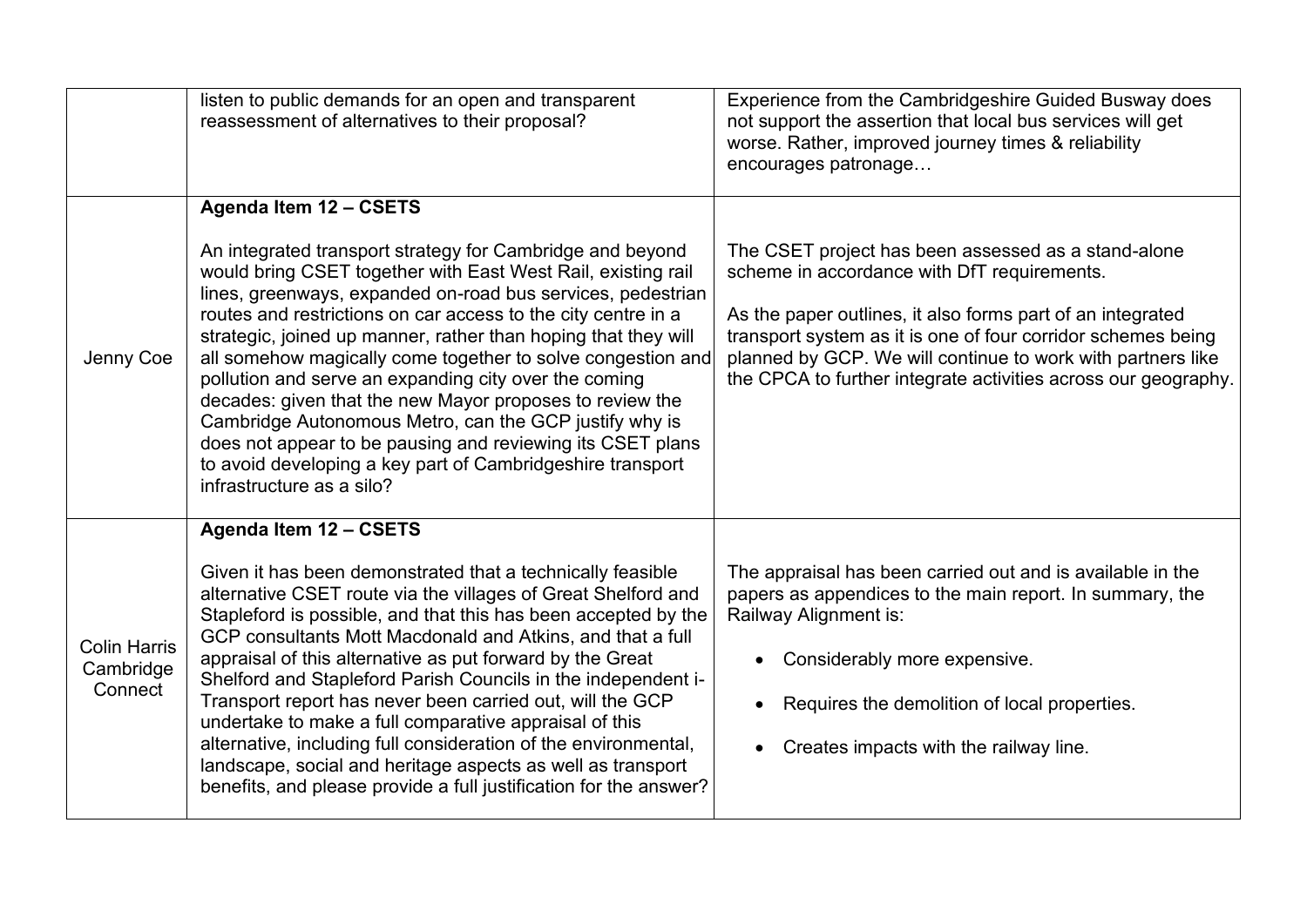|              | Agenda Item 12 - CSETS                                                                                                                                                                                                                                                                                                                                                                                                                                                                                                                                                                                                                                                                                                                                                                                                              |                                                                                                                                                                                                                                                                                                                                               |
|--------------|-------------------------------------------------------------------------------------------------------------------------------------------------------------------------------------------------------------------------------------------------------------------------------------------------------------------------------------------------------------------------------------------------------------------------------------------------------------------------------------------------------------------------------------------------------------------------------------------------------------------------------------------------------------------------------------------------------------------------------------------------------------------------------------------------------------------------------------|-----------------------------------------------------------------------------------------------------------------------------------------------------------------------------------------------------------------------------------------------------------------------------------------------------------------------------------------------|
|              | The village Great Abington already has a bus service with a<br>journey time of just 13 minutes into the Cambridge Biomedical<br>Campus (CBC). The only real problem with this existing<br>service is its infrequency (only two buses per hour, reducing<br>to just one per hour after 7pm) and its excessive cost (return<br>fare for an adult is £7, and £4.85 for a child). Similarly,<br>Sawston has an existing service that's only 21 minutes to<br>CBC (three per hour, reducing to one per hour after 6pm;<br>same prices).                                                                                                                                                                                                                                                                                                  | The GCP will work with the new Mayor, and continue to work<br>with CPCA officers to improve transport services locally.<br>Franchising is one reasons why fares & services in London<br>are better. Hundreds of millions of pounds of revenue subsidy<br>(£700m) and strong public transport infrastructure are some of<br>the other reasons. |
| Miranda Fyfe | In London's huge "Transport for London" area, equivalent bus<br>journeys would only cost £1.55 one way for an adult (including<br>a change of services in Cambridge to go on elsewhere within<br>an hour), with a daily fare cap of £4.65; and the buses would<br>be completely free for children up to age 16.                                                                                                                                                                                                                                                                                                                                                                                                                                                                                                                     |                                                                                                                                                                                                                                                                                                                                               |
|              | The difference between London and Cambridgeshire is of<br>course that in London the buses are not run for profit by<br>private companies. Cambridgeshire could use this model.<br>Running many extra buses along the existing road routes<br>would also have none of the huge environmental impact that<br>all of your proposed new construction of tarmac route, parking<br>provision, concrete flyovers, etc. will have: all that excessive<br>production of CO2 in the construction process is counter to<br>the national aim to reduce carbon emissions in order to<br>combat the climate emergency, and it is simply not necessary<br>if the ultimate goal is just to provide extra bus services. And<br>Park&Ride just "bakes in" reliance on the private car, rather<br>than helping people to move away from car ownership. |                                                                                                                                                                                                                                                                                                                                               |
|              | My question is: Will the GCP now work with the Mayor to<br>direct its funds towards franchised bus services on existing                                                                                                                                                                                                                                                                                                                                                                                                                                                                                                                                                                                                                                                                                                             |                                                                                                                                                                                                                                                                                                                                               |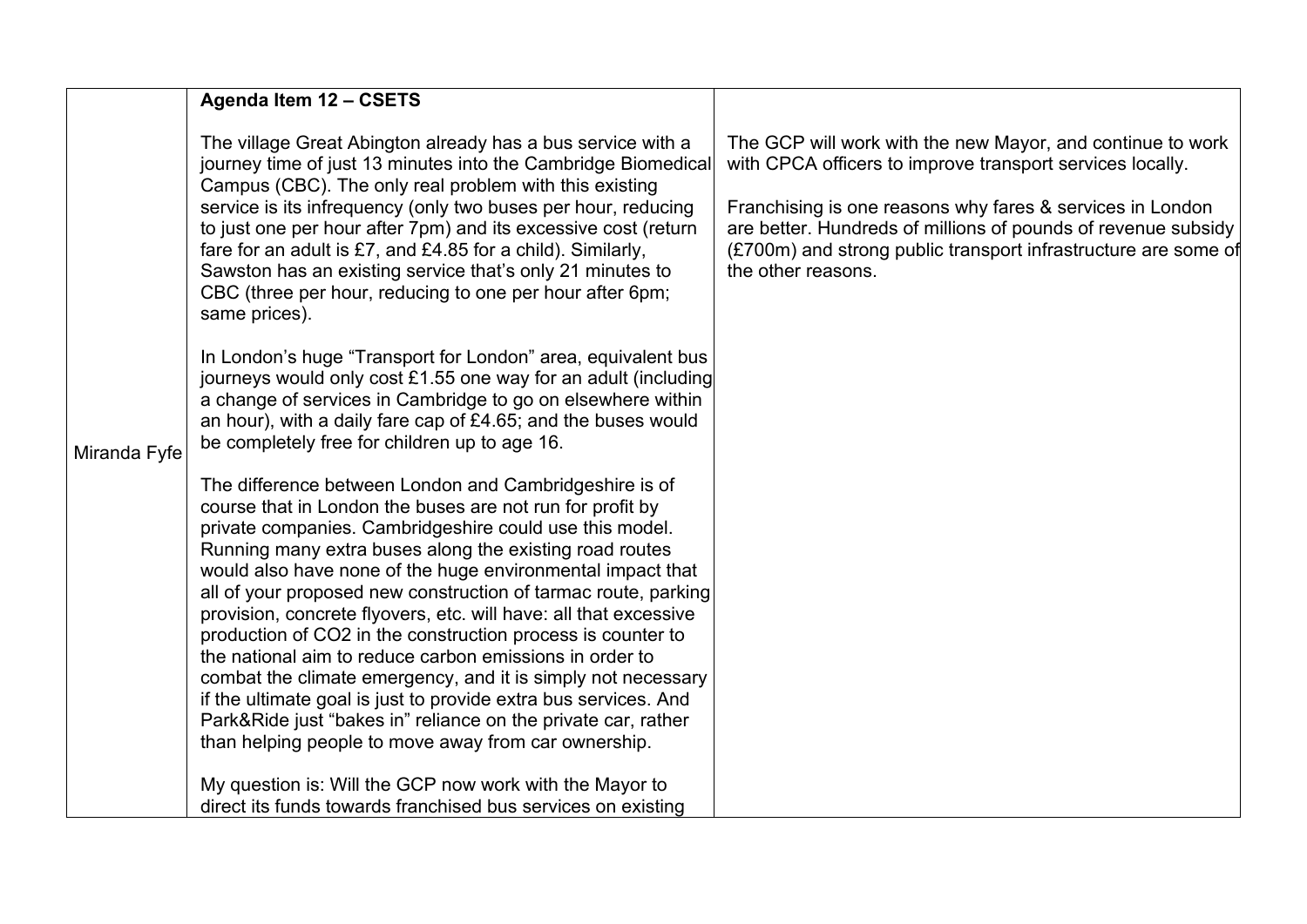|                        | roads, and abandon this environmentally damaging and<br>unnecessary new infrastructure?                                                                                                                                                                                                                                                                                                                                                                                                                                                |                                                                                                                                                                                                                                                                                                                                         |
|------------------------|----------------------------------------------------------------------------------------------------------------------------------------------------------------------------------------------------------------------------------------------------------------------------------------------------------------------------------------------------------------------------------------------------------------------------------------------------------------------------------------------------------------------------------------|-----------------------------------------------------------------------------------------------------------------------------------------------------------------------------------------------------------------------------------------------------------------------------------------------------------------------------------------|
|                        | Agenda Item 12 - CSETS<br>1. Can you please confirm that there will be a Public Inquiry<br>for this project and if there is not to be a PI, is there an<br>option for the planning application or equivalent to be<br>"called in" by the Secretary of State, particularly in view<br>of the huge Covid impacts and need to spend public<br>money very wisely?<br>2. In light of the events of 2020/2021 and their potential                                                                                                            | The decision on a Public Inquiry will be one for the Secretary<br>of State although we fully expect there to be one.<br>Low cost options have been considered as part of the<br>business case as per DfT requirements.<br>Details of the Public Inquiry will be made available to allow for<br>representations from interested parties. |
| Peter and<br>Susan Ray | impact on the future, and with GCP citing cost as a<br>reason not to consider another option, has the GCP<br>considered reviewing the least expensive option for the<br>SE Transport project? If not why not?<br>3. To whom (Cambridge City Council, Cambridge County<br>Council, Secretary of State or someone else?) do I have<br>to make representations for a Public Inquiry to be held<br>on the South East Transport mass transport project, and<br>by what date, if any? Who should I contact in those<br>organisations please? |                                                                                                                                                                                                                                                                                                                                         |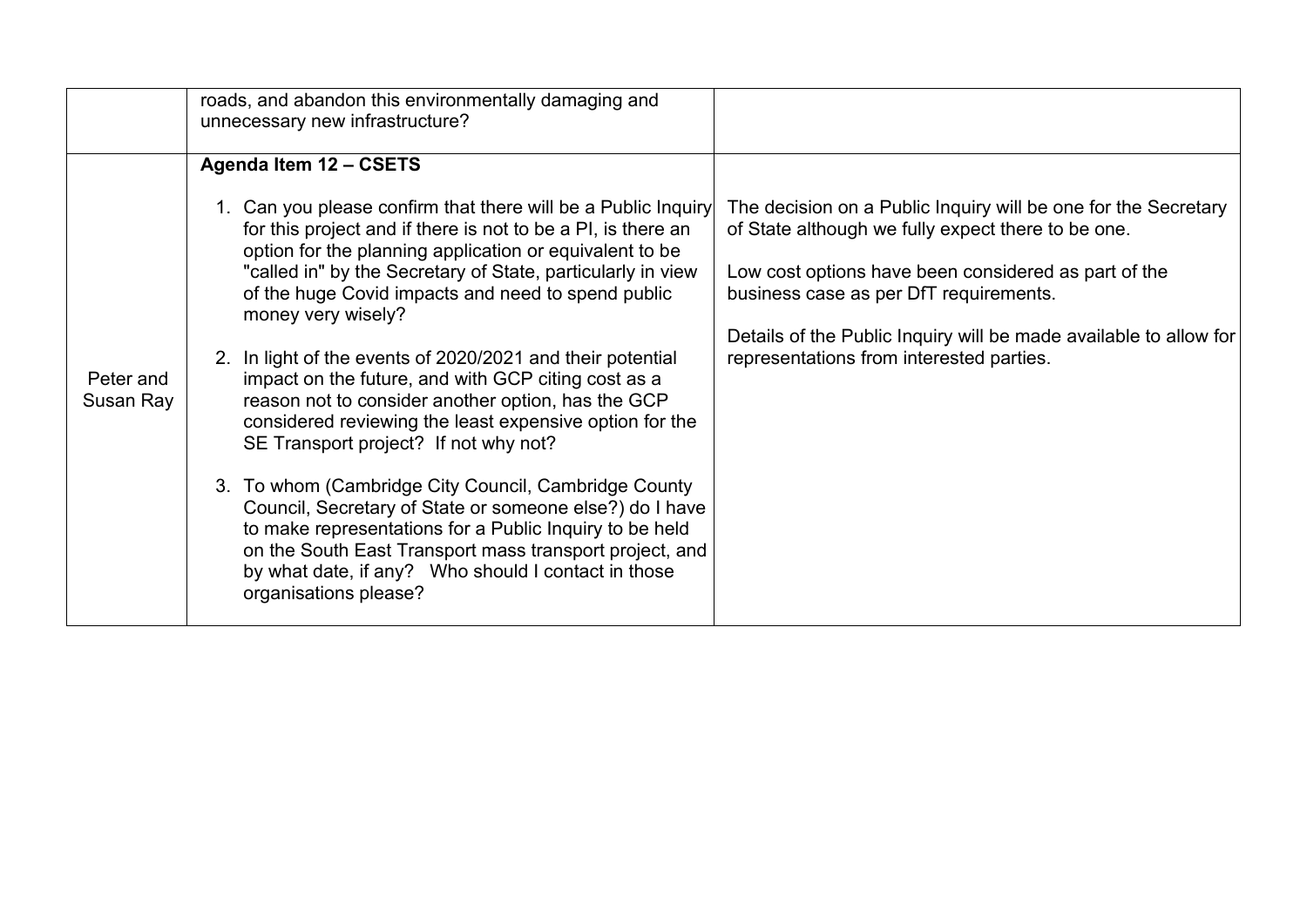|                                                                                       | Agenda Item 12 - CSETS                                                                                                                                                                                                                                                                                                                                                                                           |                                                                                                                                                                                                                                                                                                                                                                                                                                                            |
|---------------------------------------------------------------------------------------|------------------------------------------------------------------------------------------------------------------------------------------------------------------------------------------------------------------------------------------------------------------------------------------------------------------------------------------------------------------------------------------------------------------|------------------------------------------------------------------------------------------------------------------------------------------------------------------------------------------------------------------------------------------------------------------------------------------------------------------------------------------------------------------------------------------------------------------------------------------------------------|
| <b>Cllr Howard</b><br><b>Kettel FRICS</b><br>Chair<br>Stapleford<br>Parish<br>Council | Only air quality, greenhouse gases and noise has been<br>included in the GCP report on the Economic Case covering<br>Environmental Impacts. However the Transport Appraisal<br>Guidance (TAG) includes monetising environmental, social,<br>heritage and other "non-market "features of the project. Why<br>is it that the BCR which is "poor" (at 0.71) takes no account of<br>these key environmental impacts? | The assessment adheres to DfT requirements<br>Whilst air quality, greenhouse gases and noise impacts are<br>monetised and included in the BCR calculation, other<br>environmental impacts are not. - they were qualitatively<br>appraised to inform the overall Value for Money for the<br>scheme.                                                                                                                                                         |
|                                                                                       |                                                                                                                                                                                                                                                                                                                                                                                                                  | A Social Impacts Appraisal and Distributional Impacts<br>Appraisal were also carried out in accordance with DfT's<br>requirements.                                                                                                                                                                                                                                                                                                                         |
|                                                                                       |                                                                                                                                                                                                                                                                                                                                                                                                                  | (including accidents, physical activity, security, severance,<br>journey quality, option and non-use values, accessibility, and<br>personal affordability and how these would be experienced<br>across different population groups).                                                                                                                                                                                                                       |
|                                                                                       |                                                                                                                                                                                                                                                                                                                                                                                                                  | The BCR is simply one metric for assessing the scheme's<br>Value for Money, with wider non-monetised impacts such as<br>environmental impacts, social and distributional impacts, and<br>wider economic benefits such as the scheme's ability to<br>support new development and employment sites, and the<br>creation of new jobs, GVA uplift, land value uplift, and<br>increasing the job catchments area, all informing the overall<br>Value for Money. |
|                                                                                       |                                                                                                                                                                                                                                                                                                                                                                                                                  | The economic appraisal, including BCR will be re-considered<br>at Full Business Case stage.                                                                                                                                                                                                                                                                                                                                                                |